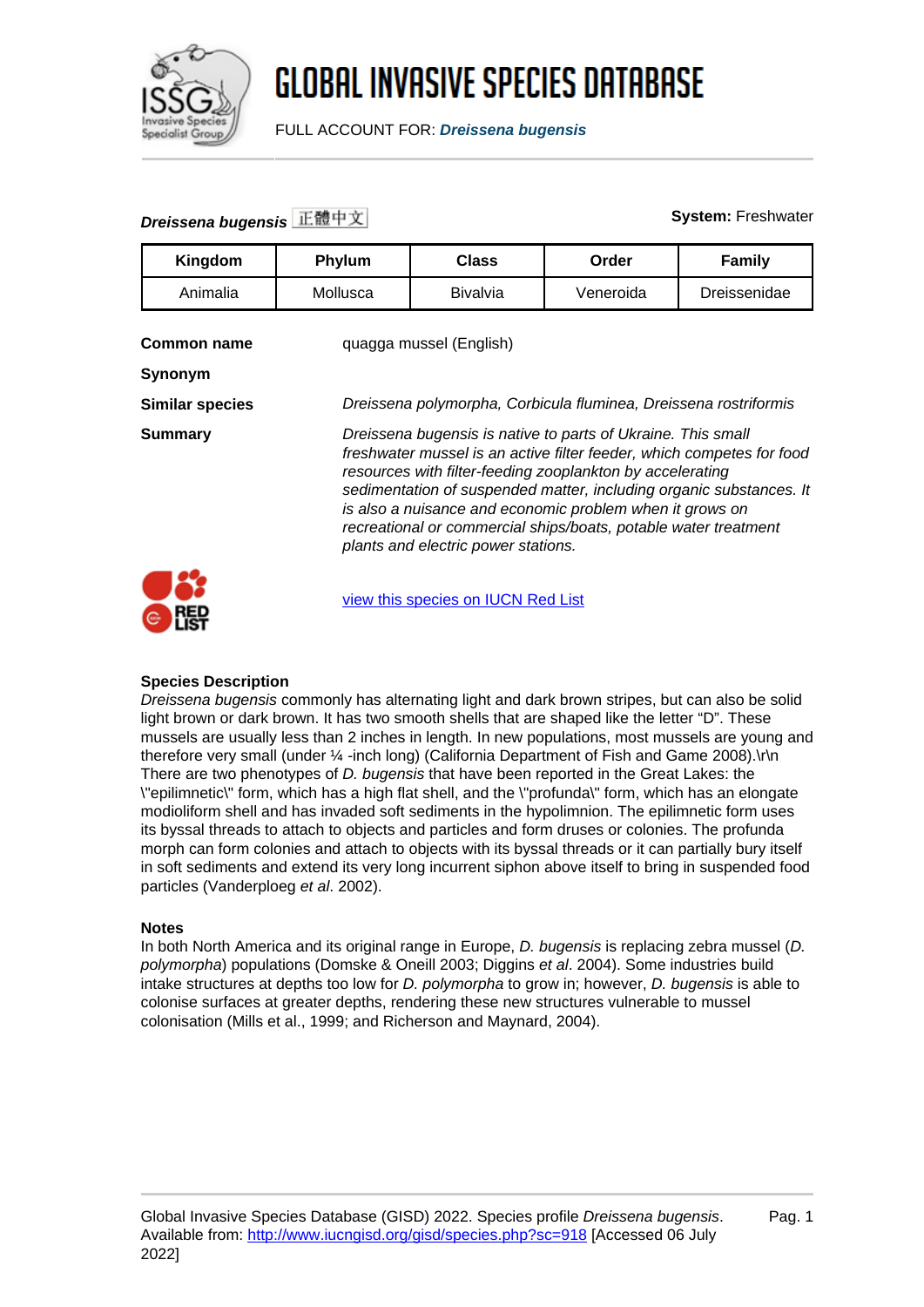

FULL ACCOUNT FOR: **Dreissena bugensis**

### **Lifecycle Stages**

After fertilisation veligers (pelagic microscopic larvae) develop within a few days and soon acquire minute bivalve shells. Free-swimming veligers drift with the currents for three to four weeks, feeding using their hair-like cilia while trying to locate suitable substrata to settle and secure byssal threads. Mortality in this transitional stage from planktonic veliger to settled juveniles may exceed 99% (Stanczykowska 1977, in Bially & MacIsaac 2000). Macrophytes, mussel colonies and pebbles were found to be more suitable substrates for settling than gravel, sand or mud (Lewandowski 1982, in Bially & MacIsaac 2000

### **Uses**

Because they are long-lived and sessile, quagga mussels can be used as bioindicators of hazardous substances such as radionuclides (Lubianov 1972, in Orlova 2009).

### **Habitat Description**

Adult D. bugensis attach to natural hard substrata including rocks, wood, and macrophytic plants and to man-made materials including concrete, metal piping, steel, nylon, fiberglass and wood. Mussels attach to substrates via proteinaceous byssal threads produced from a gland posterior to the foot. D. bugensis typically occur in fresh water but thrive in salinities up to 1‰ and can reproduce in salinities below 3‰. Salinities exceeding 6‰ cause mortality (Ussery & McMahon 1995; Wright et al. 1996).

### **Reproduction**

D. bugensis is a prolific breeder. It is dioecious and exhibits external fertilisation. A fully mature female mussel is capable of producing up to one million eggs per season (Richerson 2002; D'Itri 1996).

#### **Nutrition**

D. bugensis are filter feeders which use cilia to pull water into their shell cavity from where it passes through an incurrent siphon. Desirable particulate matter is removed in the siphon. Each adult mussel is capable of filtering one or more liters of water each day, removing phytoplankton, zooplankton, algae and even their own veligers (larvae) (Snyder et al. 1997). Any undesirable particulate matter is bound with mucus, known as pseudofeces, and ejected out the incurrent siphon. The particle-free water is then discharged out the excurrent siphon (Richerson 2002, D'Itri 1996, Nalepa & Schloesser 1993).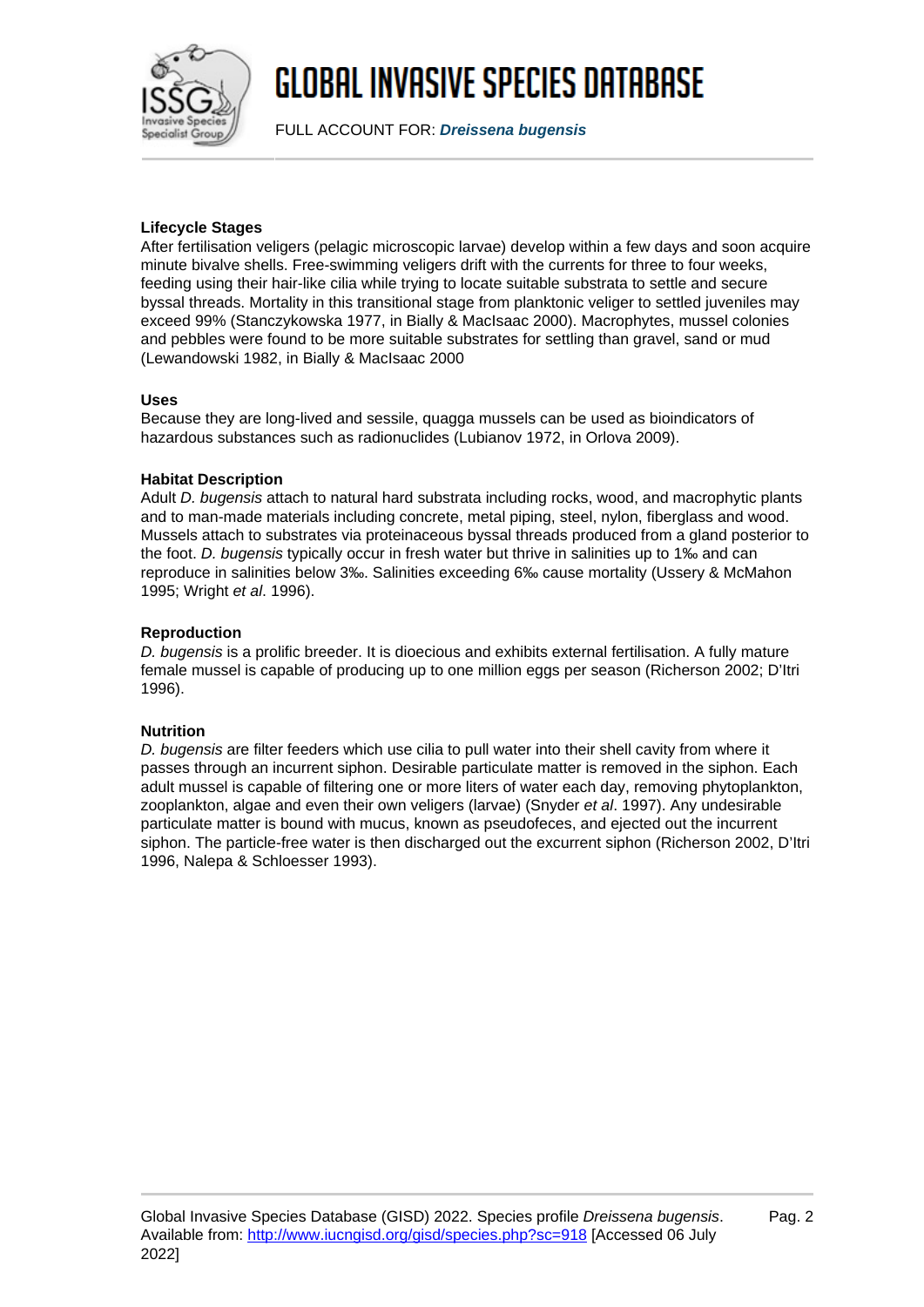

FULL ACCOUNT FOR: **Dreissena bugensis**

#### **General Impacts**

Nutrient loading and species introductions are thought to be two of the major environmental problems currently facing freshwater ecosystems (Richter et al. 1997, Hall et al. 2003 in Haynes et al. 2005), and both of these anthropogenic factors are of concern in the Great Lakes, USA (Haynes et al. 2005).\r\n

Reduction in Native Biodiversity:\r\nD, bugensis causes changes in the structural characteristics of zooplankton including total abundance, biomass and species composition. Specifically, there is an inverse relationship between zooplankton abundance/biomass and density of Dreissena mussels (Grigorovich & Shevtsova, 1995). Dreissena infestations have caused upwards of 95% reduction in unionid numbers and extirpated eight species of unionids in some areas of the Great Lakes (Schloesser et al. 1998; Schloesser & Masteller 1999). Individuals attach themselves to the shells of other mussels, forming encrusting mats many shells thick (10-30mm). \r\n

Modification of Natural Benthic Communities: Dreissena negatively affects benthic invertebrate communities, especially filter-feeding or deep-dwelling invertebrates that rely on detrital rain (Dermott and Munawar 1993, Strayer et al. 1998, Johannsson et al. 2000, in Haynes et al. 2005). Predicting benthic invertebrate community response to a change in nutrient levels is very difficult, and the potential synergistic effects of nutrient alterations and exotics such as Dreissena are complex (Haynes et al. 2005).\r\n

Economic: Thick encrustations of mussels form on man-made structures or within raw water systems, impacting on operation and efficiency. D. bugensis can have major detrimental impacts on recreational and commercial shipping/boating as well as on water-using industries, potable water treatment plants and electric power stations (Ussery & McMahon, 1995).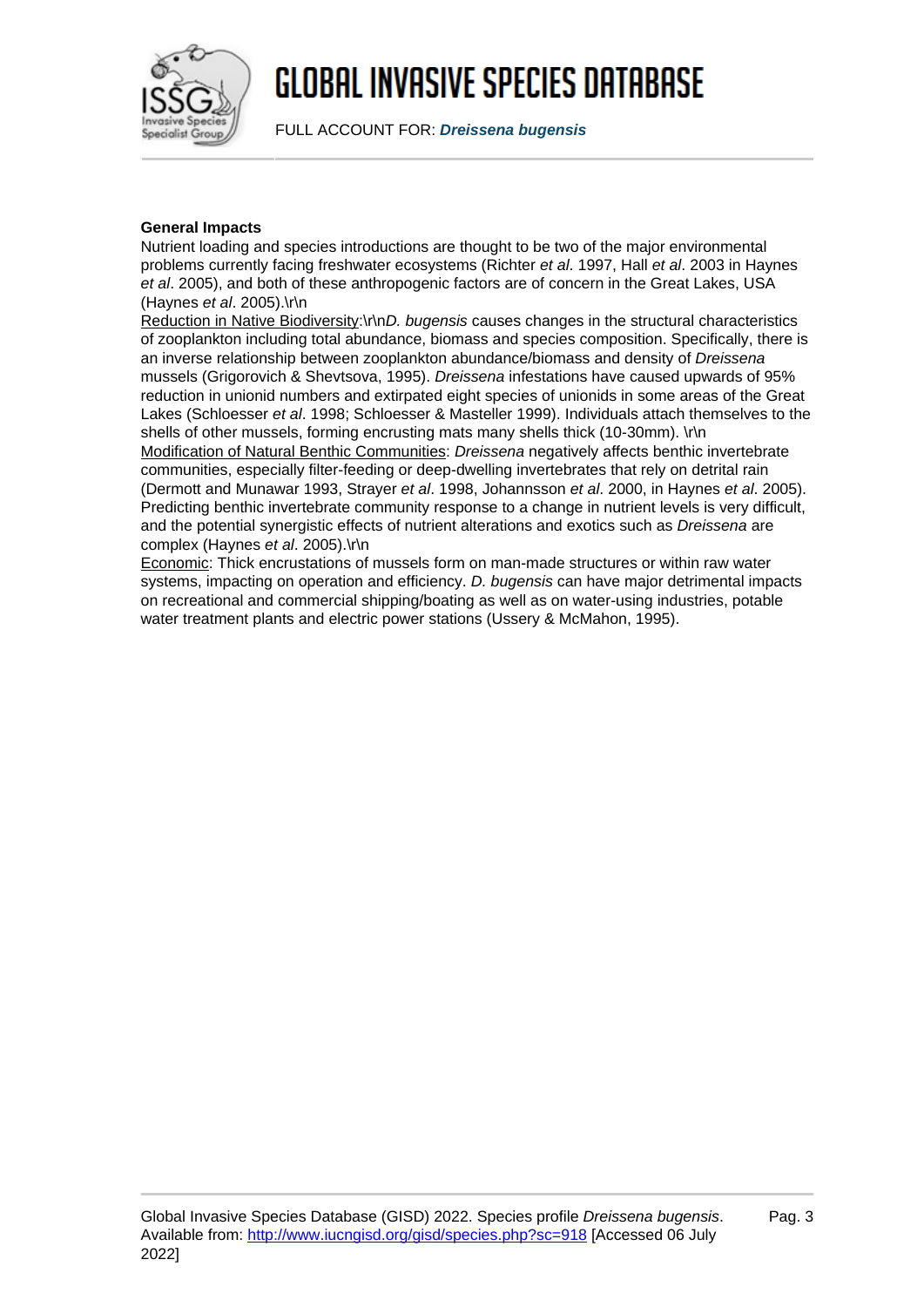

FULL ACCOUNT FOR: **Dreissena bugensis**

#### **Management Info**

Compared to the zebra mussel (Dreissena polymorpha) there has been little research carried out on the biology, ecological requirements and tolerances of quagga mussels (Dreissena bugensis (Mackie & Claudi, 2009). Indeed most research on the control of mussels has focused on D. polymorpha (McEnnulty et al., 2001). However it is thought that most of the control methods would also apply to quagga mussels (G.L. Mackie, pers. comm.; Virginia Department of Game and Inland Fisheries, 2005). \r\n\r\n

Prevention: Studies suggest that humans are responsible for most introductions of zebra and quagga mussels into new areas. The best way to prevent and manage dreissenid invasions in open waters is thought to be prevention through public outreach and education. Examples of this include public signage and wash stations at boat launches and other potential introduction points (Frischer et al. 2005).\r\n\r\n

Detection: One of the most important criterions for successful eradication of a species is early detection allowing control measures to take place while the incursion is still relatively small. Detection relies on monitoring and education. In Lake George, NY zebra mussels were detected in 1999 while the population was relatively small. Control efforts between 1999 and 2007, mainly using physical means and SCUBA, were successful in eradicating zebra mussels from the lake (Wimbush et al. 2009).\r\n\r\n

Chemical Control:\r\nChemical control is one of the most common methods for control or eradication. Chlorination is often used; D. bugensis is more sensitive to chlorination than D. polymorpha. Thus chlorination programs currently in use to combat D. polymorpha are more than sufficient to simultaneously control D. bugensis. Another alternative has been potassium permanganate, especially for drinking water sources, even though chemical controls are not environmentally sound solutions. D. polymorpha was recently eradicated from Millbrook Quarry, Virginia using 174,000 gallons of potassium chloride solution over a 3 week period in 2006 (Virginia Department of Game and Inland Fisheries, 2005). Other chemical control options include chlorine dioxide, sodium hypochloride, ozone, mollusicides and polymers (D'Itri, 1996).\r\n\r\n Physical:\r\nDecreasing water levels of water bodies to cause desiccation of D. bugensis is an effective, readily applied and environmentally neutral technique. It would be most effective in raw water systems such as navigation locks and water intake structures, which are designed to be periodically dewatered for maintenance. This is a particularly attractive method of control because it could be utilized to mitigate fouling not just by  $D$ . bugensis but also mixed populations of this species and D. polymorpha (Brady et al., 1996; Ussery & McMahon, 1995). Other physical methods include manual scraping, high-pressure jetting, antifouling coatings and mechanical filtration.\r\n\r\n\r\n

Biological Control: Research is currently underway to test the effectiveness of the CL145A strain of the bacteria Pseudomonas fluorescens which produces a toxin that destroys the digestive system of Dreissena spp. (Molloy & Mayer 2007).\r\n\r\n

Other: A variety of other control methods in use or being developed are oxygen \r\ndeprivation, thermal treatment, radiation, molluscicides, ozone, antifouling coatings, electric currents, and sonic vibration (D'Itri, 1996; Mackie & Claudi, 2009). Fears and Mackie (1995) investigated the use of low-voltage currents for preventing settlement and attachment by D. bugensis by using steel rods and plates with the current running through them placed near the intake of a pulp and paper plant. Complete prevention of settlement was achieved at 8 volts/in with steel rods on both wood and concrete surfaces (Fears & Mackie, 1995).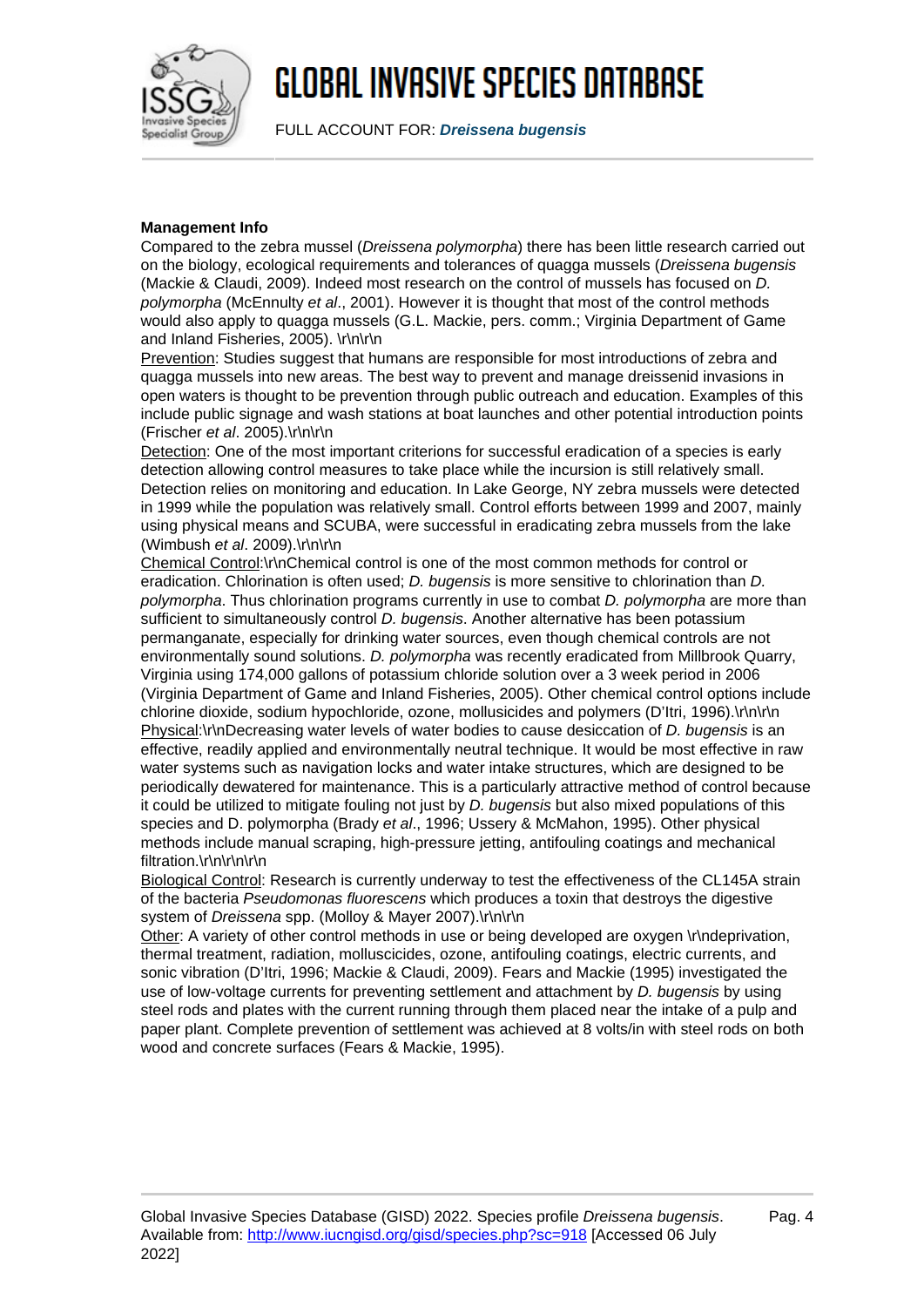

FULL ACCOUNT FOR: **Dreissena bugensis**

#### **Pathway**

A study conducted by Ricciardi and colleagues (1995) revealed that under temperate summer conditions adult D. bugensis may survive on overland transport (e.g. small trailer-boats) for up to 5 days. Veligers can be transported in fish and bait wells as well as in cooling ports of inboard and outboard motors. Most or all the introductions of quagga mussels beyond the 100th Meridian in North America are purported to be via trailered boats (Mackie & Claudi 2009).Its release into Great Lakes waters is linked to discharge of ship ballast water (Mills et al., 1999).

Principal source: [Ussery and McMahon, 1995](http://sgnis.org/publicat/papers/uace6.pdf) Comparative study of the desiccation resistance of zebra mussels (Dreissena pdyzmvpha) and quagga mussels (Dreissena bugensis) [Richerson, 2002. \r\nDREISSENA Species FAQs, A closer look](http://cars.er.usgs.gov/Nonindigenous_Species/Zebra_mussel_FAQs/Dreissena_FAQs/dreissena_faqs.html)

**Compiler:** IUCN/SSC Invasive Species Specialist Group (ISSG)

**Review:** Gerald L. Mackie, Professor, Department of Zoology, University of Guelph, Guelph, Ontario Canada

**Pubblication date:** 2010-10-27

### **ALIEN RANGE**

**[1]** ATLANTIC - NORTHEAST **[3]** CANADA **[1]** CASPIAN SEA **[1]** GERMANY **[1]** GREAT LAKES **[1]** LAKE ERIE **[1]** LAKE HURON **[1]** LAKE MICHIGAN **[1]** LAKE ONTARIO **[1]** LAKE ST. CLAIR **[1]** NETHERLANDS **[2]** ROMANIA **[2]** RUSSIAN FEDERATION **[1]** ST. LAWRENCE RIVER **[5]** UKRAINE **[19]** UNITED STATES

**[1]** LAKE SUPERIOR **[1]** MEDITERRANEAN & BLACK SEA

#### **BIBLIOGRAPHY**

**260** references found for **Dreissena bugensis**

#### **Managment information**

Aldridge, David C. and Elliot, Paul 2004. A microencapsulated BioBullet for the control of biofouling zebra mussels. In Abstracts: 13th International Conference on Aquatic Invasive Species, September 20-24, 2004. Lynch West County Hotel, Ennis, County Clare, Ireland.

**Summary:** Report on the development of a new control method for zebra mussels using biobullets.

Aldridge, David C., Elliott, Paul, Moggridge, Geoff D., 2006. Microencapsulated BioBullets for the control of biofouling zebra mussels. Environmental Science & Technology. 40(3). FEB 1 2006. 975-979.

Angarano, Maj-Britt, McMahon, Robert F., Schetz, John A., 2009. Cannabinoids inhibit zebra mussel (Dreissena polymorpha) byssal attachment: a potentially green antifouling technology. Biofouling. 25(2). 2009. 127-138. Benson, A. J. and D. Raikow. 2009. Dreissena polymorpha. USGS Nonindigenous Aquatic Species Database, Gainesville, FL. Revision Date: 10/31/2008

Brady, J., J. E. V. Benschoten, and J. N. Jensen. 1996. Technical note: Chlorination effectiveness for zebra and quagga mussels. American Water Works Association. Journal; Jan 1996; 88, 1; ABI/INFORM Trade & Industry pg. 107. California Department of Fish and Game. 2008. Zebra and Quagga Mussel Artificial Substrate Monitoring Protocol.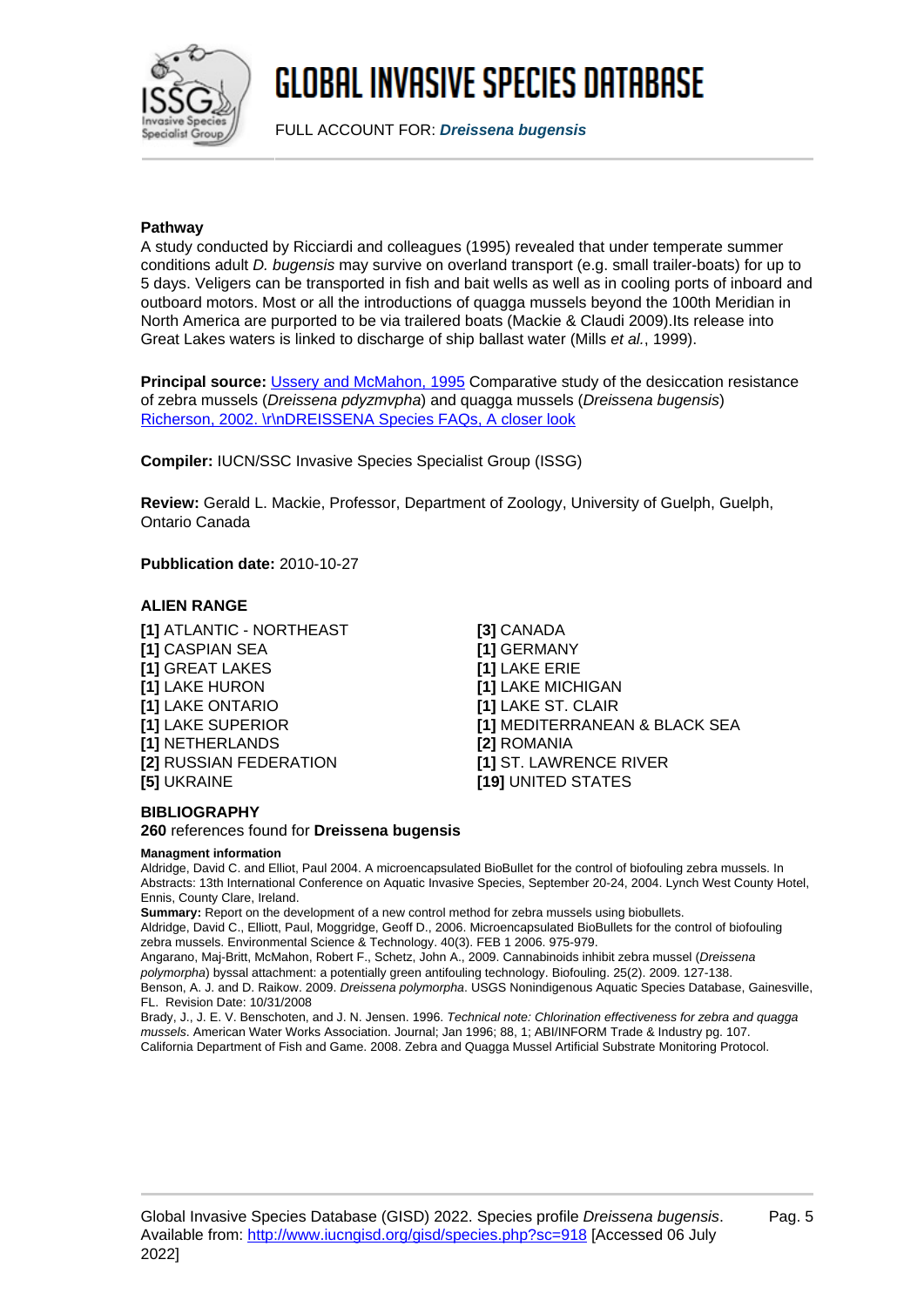

FULL ACCOUNT FOR: **Dreissena bugensis**

[Centre for Environment, Fisheries & Aquaculture Science \(CEFAS\)., 2008. Decision support tools-Identifying potentially](http://cefas.defra.gov.uk/our-science/ecosystems-and-biodiversity/non-native-species/decision-support-tools.aspx) [invasive non-native marine and freshwater species: fish, invertebrates, amphibians.](http://cefas.defra.gov.uk/our-science/ecosystems-and-biodiversity/non-native-species/decision-support-tools.aspx)

**Summary:** The electronic tool kits made available on the Cefas page for free download are Crown Copyright (2007-2008). As such, these are freeware and may be freely distributed provided this notice is retained. No warranty, expressed or implied, is made and users should satisfy themselves as to the applicability of the results in any given circumstance. Toolkits available include 1) FISK- Freshwater Fish Invasiveness Scoring Kit (English and Spanish language version); 2) MFISK- Marine Fish Invasiveness Scoring Kit; 3) MI-ISK- Marine invertebrate Invasiveness Scoring Kit; 4) FI-ISK-Freshwater Invertebrate Invasiveness Scoring Kit and AmphISK- Amphibian Invasiveness Scoring Kit. These tool kits were developed by Cefas, with new VisualBasic and computational programming by Lorenzo Vilizzi, David Cooper, Andy South and Gordon H. Copp, based on VisualBasic code in the original Weed Risk Assessment (WRA) tool kit of P.C. Pheloung, P.A. Williams & S.R. Halloy (1999).

The decision support tools are available from:

http://cefas.defra.gov.uk/our-science/ecosystems-and-biodiversity/non-native-species/decision-support-tools.aspx [Accessed 13 October 2011]

[The guidance document](http://www.cefas.co.uk/media/118009/fisk_guide_v2.pdf) is available from http://www.cefas.co.uk/media/118009/fisk\_guide\_v2.pdf [Accessed 13 January 2009].

Edwards, William J., Babcock-Jackson, Lisa, Culver, David A. 2000. Prevention of the spread of zebra mussels during fish hatchery and aquaculture activities. North American Journal of Aquaculture. 62(3). July, 2000. 229-236.

Fears, C., and G. L. Mackie. 1995. Efficacy of Low Level Electric Current (A-C) for Controlling Quagga Mussels in the Welland Canal.Proceedings of The Fifth International Zebra Mussel and Other Aquatic Nuisance Organisms Conference, Toronto, Canada, February 1995.

Frischer, Marc E., McGrath, Brian R., Hansen, Andrew S., Vescio, Paul A., Wyllie, Jane A., Wimbush, John, Nierzwicki-Bauer, Sandra A., 2005. Introduction pathways, differential survival of adult and larval zebra mussels (Dreissena polymorpha), and possible management strategies, in an adirondack lake, Lake George, NY. Lake & Reservoir Management. 21(4). DEC 2005. 391-402.

Garcia, Oscar Nieto. 2004. Biofouling control strategies in ANAV nuclear power plants. In Abstracts: 13th International Conference on Aquatic Invasive Species, September 20-24, 2004. Lynch West County Hotel, Ennis, County Clare, Ireland. **Summary:** Effect of zebra mussels on refridgeration structures and the methods used to control their numbers. [Hewitt, C.L, Campbell, M.L. and Gollasch, S. 2006. Alien Species in Aquaculture. Considerations for responsible use.](http://data.iucn.org/dbtw-wpd/edocs/2006-036.pdf) [IUCN, Gland, Switzerland and Cambridge, UK. viii + 32 pp.](http://data.iucn.org/dbtw-wpd/edocs/2006-036.pdf)

**Summary:** This publication aims to first provide decision makers and managers with information on the existing international and regional regulations that address the use of alien species in aquaculture, either directly or indirectly; and three examples of national responses to this issue (New Zealand, Australia and Chile).

Available from: http://data.iucn.org/dbtw-wpd/edocs/2006-036.pdf [Accessed 22 September 2008]

Horvath, T. 2008. Economically viable strategy for prevention of invasive species introduction: Case study of Otsego Lake, New York. Aquatic Invasions (2008) Volume 3, Issue 1: 3-9.

Kraft, Clifford E. and Johnson, Ladd E. 2000. Regional differences in rates and patterns of North American inland lake invasions by zebra mussels (Dreissena polymorpha). Canadian Journal of Fisheries & Aquatic Sciences. 57(5). May, 2000. 993-1001.

[Marshall, D. 1999. Pulse generator for biofouling prevention. In Abstracts: First National Conference on Marine](http://massbay.mit.edu/resources/pdf/MarinePDF/1999/MarineAbs7.pdf) [Bioinvasions, January 24 -27, 1999. Massachusetts Institute of Technology, Cambridge, MA](http://massbay.mit.edu/resources/pdf/MarinePDF/1999/MarineAbs7.pdf) **Summary:** Report into the success of using a pulse power method for controlling zebra mussel numbers.

[McEnnulty, F.R., Jones, T.E., and Bax, N.J. 2001. The web-based rapid response toolbox.](http://www.marine.csiro.au/crimp/nimpis/controlDetail.asp?ID=84)

**Summary:** This database offers information on pesticides which may be used to control arthropods, including the Harris mud crab.

Available from: http://www.marine.csiro.au/crimp/nimpis/controlDetail.asp?ID=84 [Accessed 13 December 2007] [Messer, C.M. and Veldhuizen, T.C. 2003. Westward Ho : Zebra mussels on the move. In Abstracts: Third International](http://massbay.mit.edu/resources/pdf/MarinePDF/2003/MBI2003abs9.pdf) [Conference on Marine Bioinvasions, March 16-19, 2003. Scripps Institution of Oceanography La Jolla, California](http://massbay.mit.edu/resources/pdf/MarinePDF/2003/MBI2003abs9.pdf) **Summary:** Report into a monitoring program and also the possible development of a response plan.

Minchin, Dan; Lucy, Frances and Sullivan, Monica. 2002. In: E. Leppakoski, S. Gollasch & S. Olenin (eds), Invasive Aquatic Species of Europe: Distribution, Impacts and Management. 135-146.

**Summary:** Overview of zebra mussel spread in Europe and North America. Finally concentrating on impacts and responses in Ireland.

Molloy, Daniel P.; Gaylo, Michael, J.; Mayer, Denise A. and Presti, Kathleen T. 2004. Progress in the biological control of zebra mussels: Results of laboratory and power plant tests. In Abstracts: 13th International Conference on Aquatic Invasive Species, September 20-24, 2004. Lynch West County Hotel, Ennis, County Clare, Ireland.

**Summary:** The effectiveness of using Pseudomonas fluorescens as a control agent for zebra mussles.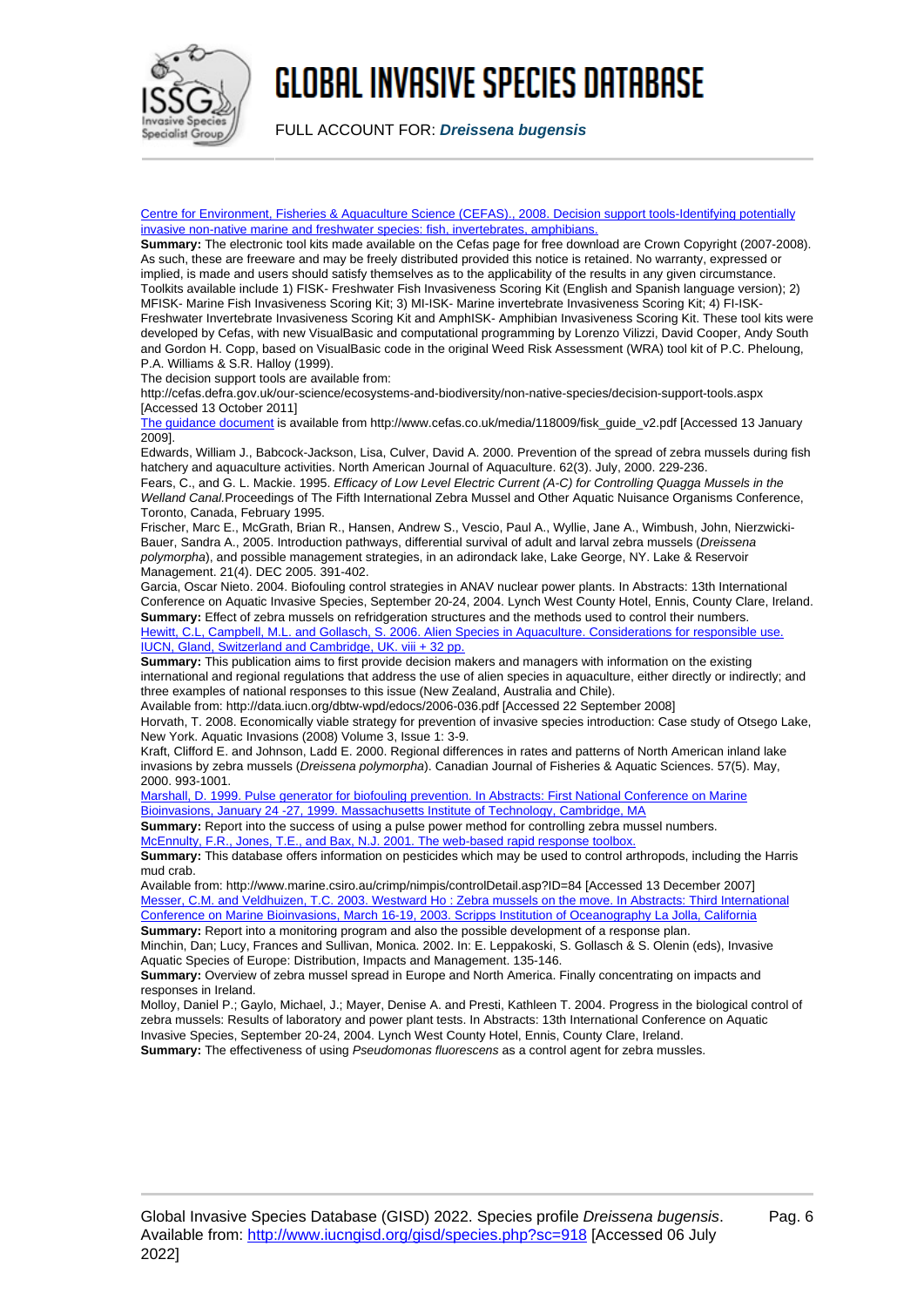

FULL ACCOUNT FOR: **Dreissena bugensis**

[Molloy, D.P. & Mayer. D.A. 2007. Overview of a Novel Green Technology: Biological Control of Zebra and Quagga](http://www.aquaticnuisance.org/wordpress/wp-content/uploads/2009/01/Dreissena%20Novel%20Green%20Technology%20for%20Dreissena%20Control%20(4)%20Malloy.pdf) [Mussels with](http://www.aquaticnuisance.org/wordpress/wp-content/uploads/2009/01/Dreissena%20Novel%20Green%20Technology%20for%20Dreissena%20Control%20(4)%20Malloy.pdf) [Pseudomonas fluorescens](http://www.aquaticnuisance.org/wordpress/wp-content/uploads/2009/01/Dreissena%20Novel%20Green%20Technology%20for%20Dreissena%20Control%20(4)%20Malloy.pdf)[. Version 6.](http://www.aquaticnuisance.org/wordpress/wp-content/uploads/2009/01/Dreissena%20Novel%20Green%20Technology%20for%20Dreissena%20Control%20(4)%20Malloy.pdf)

#### **Summary:** Available from:

http://www.aquaticnuisance.org/wordpress/wp-content/uploads/2009/01/Dreissena%20Novel%20Green%20Technology% 20for%20Dreissena%20Control%20(4)%20Malloy.pdf [Accessed 25 March, 2010]

Nalepa, T.F. & Schloesser, D.W. 1993. Zebra mussels: biology, impacts and control. Lewis Publishers.

Park, Kirsty. 2004. Assessment and management of invasive alien predators. Ecology & Society. 9(2). DEC 2004. Article No.: 12.

Ricciardi, A., R. Serrouya, and F. G. Whoriskey. 1995b. Aerial exposure tolerance of zebra and quagga mussels (Bivalvia: Dreissenidae): implications for overland dispersal. Can. J. Fish. Aquat. Sci. 52: 470-477 (1995). [Richerson, M. 2002.](http://cars.er.usgs.gov/Nonindigenous_Species/Zebra_mussel_FAQs/Dreissena_FAQs/dreissena_faqs.html) [Dreissena](http://cars.er.usgs.gov/Nonindigenous_Species/Zebra_mussel_FAQs/Dreissena_FAQs/dreissena_faqs.html) [species FAQs, A closer look. FISC - Center for Aquatic Resource Studies: U.S.](http://cars.er.usgs.gov/Nonindigenous_Species/Zebra_mussel_FAQs/Dreissena_FAQs/dreissena_faqs.html)

[Department of the Interior & U.S. Geological Survey.](http://cars.er.usgs.gov/Nonindigenous_Species/Zebra_mussel_FAQs/Dreissena_FAQs/dreissena_faqs.html)

#### **Summary:** Available from:

http://cars.er.usgs.gov/Nonindigenous\_Species/Zebra\_mussel\_FAQs/Dreissena\_FAQs/dreissena\_faqs.html [Accessed 02 December 2005]

Rothbard, S. and Rubinshtein, I. 1999. The black carp, a potential biocontrol of mollusks. Israeli Journal of Aquaculture Bamidgeh. 51(2). June, 1999. 74-83.

Schaefer, R. 2004. Development of an efficient low-cost sparker technology for controlling zebra mussels. In Abstracts: 13th International Conference on Aquatic Invasive Species, September 20-24, 2004. Lynch West County Hotel, Ennis, County Clare, Ireland.

**Summary:** Research into the optimum pressure pulse needed to most effectively control zebra mussels. [Simpson, G. 2001. Ballast Water Disinfection with CLO2. In Abstracts: Second International Conference on Marine](http://massbay.mit.edu/resources/pdf/MarinePDF/2001/MBI2001abs10.pdf) [Bioinvasions, March 9-11, 2001. New Orleans, LA](http://massbay.mit.edu/resources/pdf/MarinePDF/2001/MBI2001abs10.pdf)

**Summary:** Report into using chlorine dioxide as a treatment for ballast water to prevent the spread of marine invasive species.

Available from: http://massbay.mit.edu/resources/pdf/MarinePDF/2001/MBI2001abs10.pdf [Accessed 5 December 2005] Smythe, A. Garry and Lange, Cameron L., 2004. Efficacy of a starch-based reagent as a proactive control for mussels (Dreissena spp.) and other molluscs. In Abstracts: 13th International Conference on Aquatic Invasive Species, September 20-24, 2004. Lynch West County Hotel, Ennis, County Clare, Ireland.

**Summary:** Study into the effectivness of using a starch based reagent to control zebra mussel numbers. [Tamburri, M.N., Wasson, K. and Matsuda, M. 2001. Ballast water deoxygenation can prevent species introductions while](http://massbay.mit.edu/resources/pdf/MarinePDF/2001/MBI2001abs10.pdf) [reducing ship corrosion. In Abstracts: Second International Conference on Marine Bioinvasions, March 9-11, 2001. New](http://massbay.mit.edu/resources/pdf/MarinePDF/2001/MBI2001abs10.pdf) [Orleans, LA](http://massbay.mit.edu/resources/pdf/MarinePDF/2001/MBI2001abs10.pdf)

**Summary:** Deoxygenation of water could be used to kill larvae and adults of zebra mussels in ballast water. Ussery, T. A., and McMahon, R. F. 1995. Comparative study of the desiccation resistance of zebra mussels (Dreissena pdyzmvpha) and quagga mussels (Dreissena bugensis), Technical Report EL-95-6, U.S. Army Engineer Waterways Experiment Station, Vicksburg, MS.

Vander Zanden, M. Jake, Olden, Julian D., 2008. A management framework for preventing the secondary spread of aquatic invasive species. Canadian Journal of Fisheries & Aquatic Sciences. 65(7). JUL 2008. 1512-1522. Vasarhelyi, C., Thomas, V. G., Niimi, A. J. 2004. Analysis of legislation pertaining to the control and management of exotic aquatic species in Canadian anal adjacent United States waters. Canadian Technical Report of Fisheries & Aquatic Sciences. 2561 2004. 1-39, V.

[Virginia Department of Game and Inland Fisheries. 2005. Millbrook Quarry zebra mussel and quagga mussel eradication.](http://www.dgif.virginia.gov/wildlife/final_zm_ea.pdf) [U.S. Fish and Wildlife Service Final Environmental Assessment.](http://www.dgif.virginia.gov/wildlife/final_zm_ea.pdf)

**Summary:** Available from: http://www.dgif.virginia.gov/wildlife/final\_zm\_ea.pdf [Accessed 27 March, 2010] Wimbush, J., Frischer, M.E., Zarzynski, J.W. & Nierzwicki-Bauer, S.A. 2009. Eradication of colonizing populations of zebra mussels (Dreissena polymorpha) by early detection and SCUBA removal: Lake George, NY. Aquatic Conservation: Freshwater Ecosystems 9: 703-713.

#### **General information**

Alan, J., Nicholas, E. and Mandrak., 2006. Impacts of alien invasive species on freshwater fauna at risk in Canada. Biological Invasions (2006) 8: 13-24

Andraso, Gregory M., 2005. Summer food habits of pumpkinseeds (Lepomis gibbosus) and bluegills (Lepomis macrochirus) in Presque Isle Bay, Lake Erie. Journal of Great Lakes Research. 31(4). 2005. 397-404. Anonymous. 2006. Changes in abundance of deep water amphipod *Diporeia* (Pontoporeiidae) in eastern North American lakes with or without Dreissena mussels. Canadian Technical Report of Fisheries & Aquatic Sciences. 2636 2006. V,1-88. Antsulevich, Alexander E., Valipakka, Pentti, Vaittinen, Juhani. 2003. How are the zebra mussels doing in the Gulf of Finland?. Proceedings of the Estonian Academy of Sciences Biology Ecology. 52(3). September 2003. 268-283.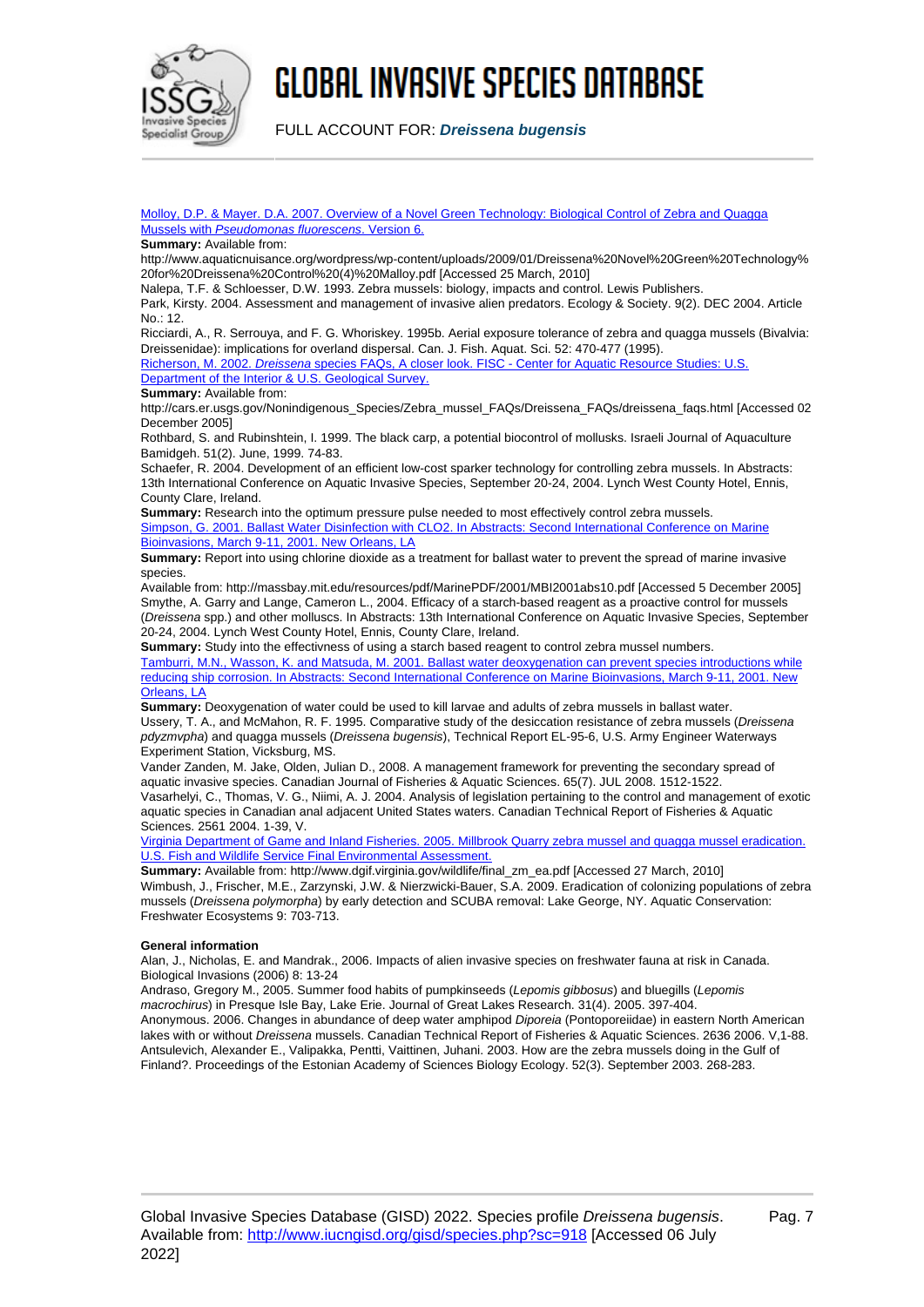

FULL ACCOUNT FOR: **Dreissena bugensis**

Astanei, Iulian, Gosling, Elizabeth, Wilson, Jim, Powell, Eithne. 2005. Genetic variability and phylogeography of the invasive zebra mussel, Dreissena polymorpha (Pallas). Molecular Ecology. 14(6). MAY 05. 1655-1666. Austen, M., Ciborowski, J., Corkum, L., Johnson, T., MacIsaac, H., Metcalfe-Smith, J., Schloesser, D., George, S.

Unknown.Impacts of Aquatic Nonindigenous Invasive Species on the Lake Erie Ecosystem. web2.uwindsor.ca Bachmann, V., Beisel, J. N., Usseglio-Polatera, P., Moreteau, J. C. 2001. Decline of Dreissena polymorpha in the River Moselle: Biotic and abiotic key factors involved in dynamics of invasive species. Archiv fuer Hydrobiologie. 151(2). May, 2001. 263-281.

Bailey, Robert C., Grapentine, Lee, Stewart, Thomas J., Schaner, Ted, Chase, Margo E., Mitchell, Jeremy S., Coulas, Robert A. 1999. Dreissenidae in Lake Ontario: Impact assessment at the whole lake and Bay of Quinte spatial scales. Journal of Great Lakes Research. 25(3). 1999. 482-491.

Baker, Shirley M. and Levinton, Jeffrey S. 2003. Selective feeding by three native North American freshwater mussels implies food competition with zebra mussels. Hydrobiologia. 505 15 September, 2003. 97-105.

Baker, S. M. and Hornbach, D. J. 1997. Acute physiological effects of zebra mussel (Dreissena polymorpha) infestation on two unionid mussels, Actiononaias ligamentina and Amblema plicata. Canadian Journal of Fisheries & Aquatic Sciences. 54(3). 1997. 512-519.

Barbiero, Richard P. and Tuchman, Marc L. 2004. Long-term dreissenid impacts on water clarity in Lake Erie. Journal of Great Lakes Research. 30(4). 2004. 557-565.

Barton, David R. 2004. Differences in wave-zone benthic invertebrate communities in Lake Huron and Georgian Bay, 1974-2003. Journal of Great Lakes Research. 30(4). 2004. 508-518.

Barton, David R., Johnson, Reagan A., Campbell, Linda, Petruniak, Jennifer, Patterson, Matthew. 2005. Effects of round gobies (Neogobius melanostomus) on dreissenid mussels and other invertebrates in eastern Lake Erie, 2002-2004. Journal of Great Lakes Research. 31(Suppl. 2). 2005. 252-261.

Bartsch, L. A., Richardson, W. B., Sandheinrich, M. B. 2003. Zebra mussels (Dreissena polymorpha) limit food for larval fish (Pimephales promelas) in turbulent systems: A bioenergetics analysis. Hydrobiologia. 495 15 March, 2003. 59-72. Bartsch, Michelle R., Bartsch, Lynn A., Gutreuter, Steve. 2005. Strong effects of predation by fishes on an invasive macroinvertebrate in a large floodplain river. Journal of the North American Benthological Society. 24(1). March 2005. 168-177.

[Benson, A. J. 2008. Quagga mussel sightings distribution.](http://nas.er.usgs.gov/taxgroup/mollusks/zebramussel/quaggamusseldistribution.aspx)

**Summary:** Available from: http://nas.er.usgs.gov/taxgroup/mollusks/zebramussel/quaggamusseldistribution.aspx [Accessed 24 March, 2010]

Berkman, P.A., Haltuch, M.A., Tichich, E., Garton, G.W., Gannon, J., Mackey, S., Fuller, J., Liebenthal, D. 1998. Zebra mussels invade Lake Erie muds. Nature 393, 27-28 (7 May 1998).

Berny, P. J., Veniat, A., Mazallon, M. 2003. Bioaccumulation of lead, cadmium, and lindane in zebra mussels (Dreissena polymorpha) and associated risk for bioconcentration in tufted duck (Aythia fuligula). Bulletin of Environmental Contamination & Toxicology. 71(1). July 2003. 90-97.

Bially, A. and H. J. MacIsaac. 2000. Fouling mussels (Dreissena spp.) colonize soft sediments in Lake Erie and facilitate benthic invertebrates. Freshwater Biology 43:85-97.

Bially, Andrew and MacIsaac, Hugh J. 2000. Fouling mussels (Dreissena spp.) colonize soft sediments in Lake Erie and facilitate benthic invertebrates. Freshwater Biology. 43(1). Jan., 2000. 85-97.

Bierman, Victor J. Jr., Kaur, Jagjit, DePinto, Joseph V., Feist, Timothy J., Dilks, David W. 2005. Modeling the role of zebra mussels in the proliferation of blue-green algae in Saginaw Bay, Lake Huron. Journal of Great Lakes Research. 31(1). 05. 32-55.

Bobat, Alaeddin, Hengirmen, Mehmet Oguz, Zapletal, Walter. 2004. Zebra mussel and fouling problems in the Euphrates Basin. Turkish Journal of Zoology. 28(2). 2004. 161-177.

Bobeldyk, Angela M., Bossenbroek, Jonathan M., Evans-White, Michelle A., Lodge, David M., Lamberti, Gary A. 2005. Secondary spread of zebra mussels (Dreissena polymorpha) in coupled lake-stream systems. Ecoscience. 12(3). 2005. 339-346.

Bogan, A. E. 1998. Freshwater molluscan conservation in North America: Problems and practices. Journal of Conchology. SPECIAL PUBL.(2). June, 1998. 223-230.

Bowers, Richard and De Szalay, Ferenc A. 2005. Effects of water level fluctuations on zebra mussel distribution in a Lake Erie coastal wetland. Journal of Freshwater Ecology. 20(1). March 2005. 85-92.

Bowers, Richard and De Szalay, Ferenc A. 2007. Fish predation of Zebra mussels attached to Quadrula quadrula (Bivalvia: Unionidae) and benthic molluscs in a Great lake coastal wetland. WETLANDS, Vol. 27, No. 1, March 2007, pp. 203?208

Brazner, John C. and Jensen, Douglas A. 2000. Zebra mussel (Dreissena polymorpha (Pallas)) colonization of rusty crayfish (Orconectes rusticus (Girard)) in Green Bay, Lake Michigan. American Midland Naturalist. 143(1). Jan., 2000. 250-256.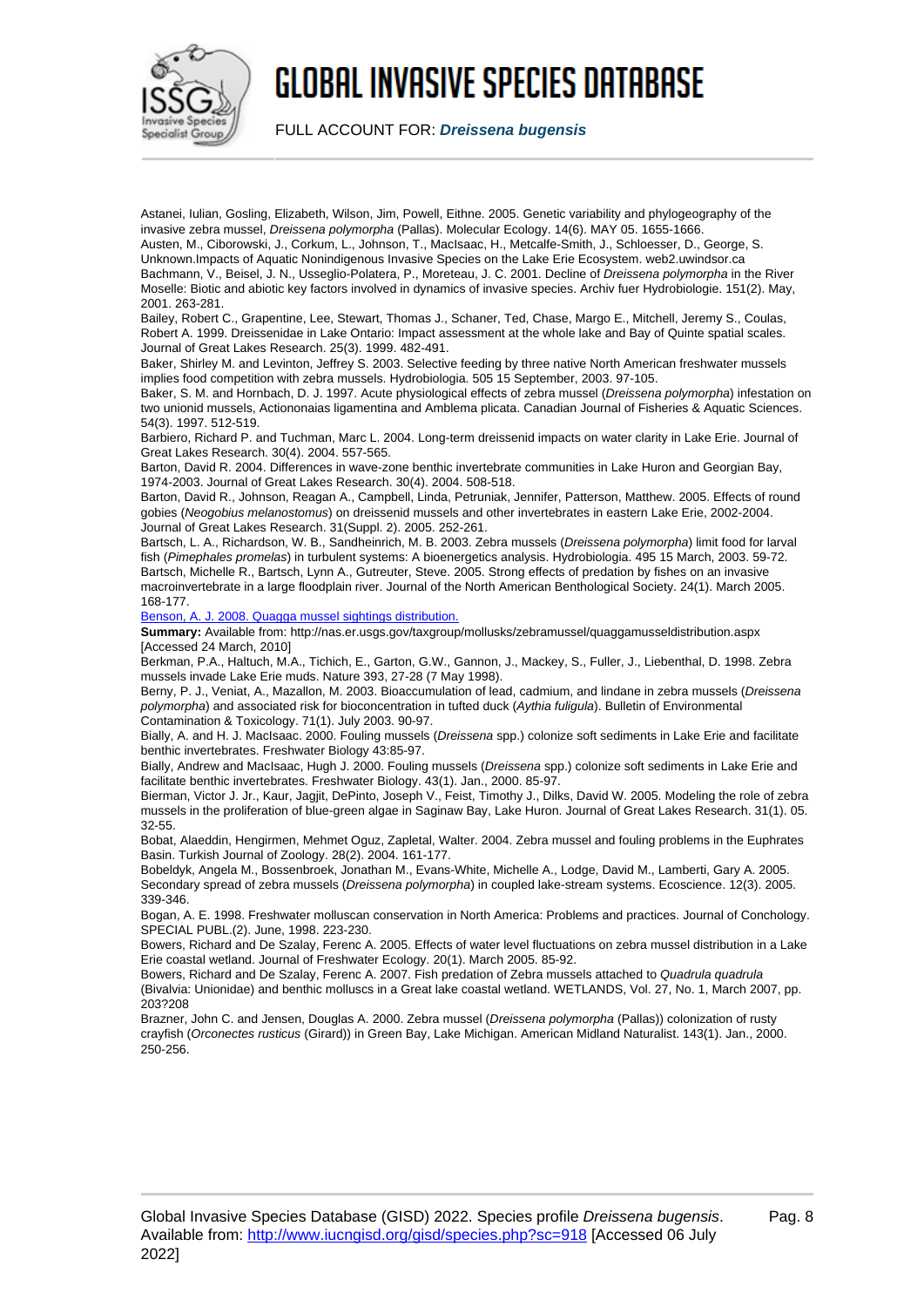

FULL ACCOUNT FOR: **Dreissena bugensis**

Bruesewitz, Denise A., Tank, Jennifer L., Bernot, Melody J., Richardson, William B., Strauss, Eric A., 2006. Seasonal effects of the zebra mussel (Dreissena polymorpha) on sediment denitrification rates in Pool 8 of the Upper Mississippi River. Canadian Journal of Fisheries & Aquatic Sciences. 63(5). MAY 2006. 957-969.

Bunnell, David B., Madenjian, Charles P., Holuszko, Jeffrey D., Adams, Jean V., French, John R. P. III., 2009. Expansion of Dreissena into offshore waters of Lake Michigan and potential impacts on fish populations. Journal of Great Lakes Research. 35(1). MAR 2009. 74-80.

Burlakova, Lyubov E., Karatayev, Alexander Y., Padilla, Dianna K., 2006. Changes in the distribution and abundance of Dreissena polymorpha within lakes through time. Hydrobiologia. 571 NOV 2006. 133-146.

Burlakova, Lyubov E., Padilla, Dianna K., Karatayev, Alexander Y., Minchin, Dan., 2006. Endosymbionts of Dreissena polymorpha in Ireland: Evidence for the introduction of adult mussels. Journal of Molluscan Studies. 72(Part 2). MAY 2006.  $207 - 210$ 

Butkas, K. J., Ostrofsky, M. L., 2006. The status of unionid and dreissenid mussels in northwestern Pennsylvania inland lakes. Nautilus. 120(3). SEP 22 2006. 106-111.

Caraco, Nina F., Jonathan J. Cole, Peter A. Raymond, David L. Strayer, Michael L. Pace, Stuart E. G. Findlay, and David T. Fischer., 1997. Zebra Mussel Invasion in a Large, Turbid River: Phytoplankton Response to Increased Grazing. Ecology, 78(2), 1997, pp. 588?602

Carlton, James T., 2008. The Zebra Mussel Dreissena polymorpha Found in North America in 1986 and 1987. Journal of Great Lakes Research. 34(4). DEC 2008. 770-773.

Cecala, Rebecca K., Mayer, Christine M., Schulz, Kimberly L., Mills, Edward L., 2008. Increased Benthic Algal Primary Production in Response to the Invasive Zebra Mussel (Dreissena polymorpha) in a Productive Ecosystem, Oneida Lake, New York. Journal of Integrative Plant Biology. 50(11). NOV 2008. 1452-1466.

CH2M HILL. 2007. Colonization of cargo residue in the Great Lakes by Zebra mussel (Dreissena polymorpha) and Quagga mussel (Dreissena bugensis). USCG Great Lakes Mussel Report.

Cloe, W.W., Garman, G.C., Stranko, S.A. 1995. The potential of the Bull chub (Nocomis raneyi) as a predator of the Zebra Mussel (Dreissena polymorpha) in Mid-Atlantic coastal rivers. American Midland Naturalist, Vol. 133, No. 1 (Jan., 1995), pp. 170-176

[CONABIO. 2008. Sistema de informaci?n sobre especies invasoras en M?xico. Especies invasoras - Moluscos. Comisi?n](http://www.conabio.gob.mx/invasoras/index.php/Especies_invasoras_-_Moluscos) [Nacional para el Conocimiento y Uso de la Biodiversidad. Fecha de acceso.](http://www.conabio.gob.mx/invasoras/index.php/Especies_invasoras_-_Moluscos)

#### **Summary:** English:

The species list sheet for the Mexican information system on invasive species currently provides information related to Scientific names, family, group and common names, as well as habitat, status of invasion in Mexico, pathways of introduction and links to other specialised websites. Some of the higher risk species already have a direct link to the alert page. It is important to notice that these lists are constantly being updated, please refer to the main page (http://www.conabio.gob.mx/invasoras/index.php/Portada), under the section Novedades for information on updates.

Invasive species - Molluscs is available from: http://www.conabio.gob.mx/invasoras/index.php/Especies\_invasoras\_-\_Moluscos[Accessed 30 July 2008] Spanish:

La lista de especies del Sistema de informaci?n sobre especies invasoras de m?xico cuenta actualmente con informaci?n aceca de nombre cient?fico, familia, grupo y nombre com?n, as? como h?bitat, estado de la invasi?n en M?xico, rutas de introducci?n y ligas a otros sitios especializados. Algunas de las especies de mayor riesgo ya tienen una liga directa a la p?gina de alertas. Es importante resaltar que estas listas se encuentran en constante proceso de actualizaci?n, por favor consulte la portada (http://www.conabio.gob.mx/invasoras/index.php/Portada), en la secci?n novedades, para conocer los cambios.

Especies invasoras - Moluscos is available from:

http://www.conabio.gob.mx/invasoras/index.php/Especies\_invasoras\_-\_Moluscos [Accessed 30 July 2008] Conroy, Joseph D., William J. Edwards, Ruth A. Pontius, Douglas D. Kane, Hongyan Zhang, John F. Shea, Julie N. Richey and David A. Culver., Soluble nitrogen and phosphorus excretion of exotic freshwater mussels (Dreissena spp.): potential impacts for nutrient remineralisation in western Lake Erie. Freshwater Biology Volume 50 Issue 7, Pages 1146 - 1162

Cope, W. G., Bartsch, M. R., Hightower, J. E., 2006. Population dynamics of zebra mussels Dreissena polymorpha (Pallas, 1771) during the initial invasion of the Upper Mississippi River, USA. Journal of Molluscan Studies. 72(Part 2). MAY 2006. 179-188.

[Delivering Alien Invasive Species Inventories for Europe \(DAISIE\), 2006.](http://www.europe-aliens.org/speciesFactsheet.do?speciesId=53730) [Dreissena bugensis](http://www.europe-aliens.org/speciesFactsheet.do?speciesId=53730)

**Summary:** Available from: http://www.europe-aliens.org/speciesFactsheet.do?speciesId=53730 [Accessed 10 August 2009]

Dermott, Ronald, Munawar, Mohiuddin, Bonnell, Robert, Carou, Silvina, Niblock, Heather, Nalepa, Thomas F., Messick, Gretchen. 2005. Preliminary investigations for causes of the disappearance of Diporeia spp. from Lake Ontario. Great Lakes Fishery Commission Technical Report.(66). MAR 05. 203-232.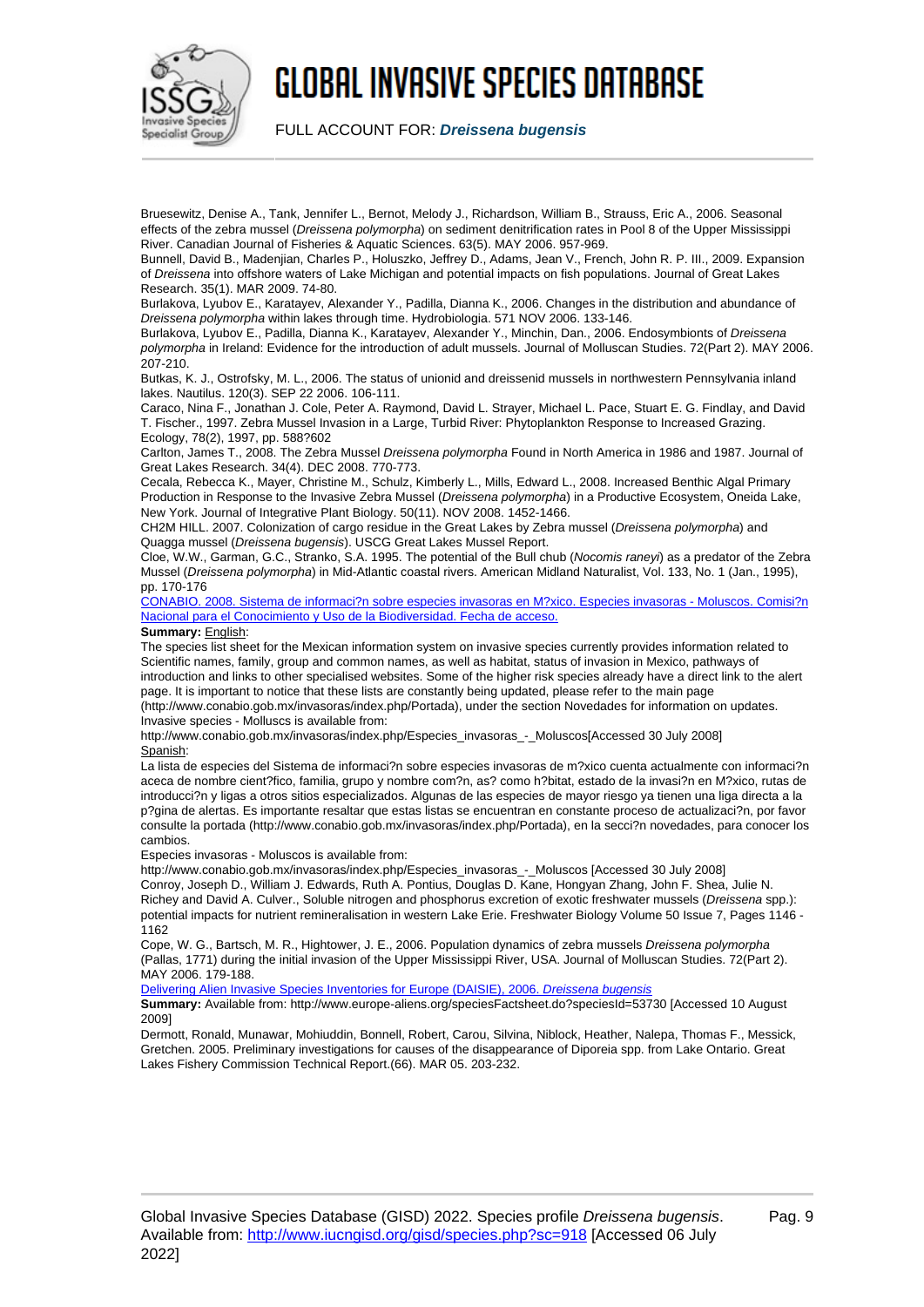

FULL ACCOUNT FOR: **Dreissena bugensis**

Diggins, Thomas P., Weimer, Michael, Stewart, Kenton M., Baier, Robert E., Meyer, Anne E., Forsberg, Robert F., Goehle, Michael A. 2004. Epiphytic refugium: Are two species of invading freshwater bivalves partitioning spatial resources?. Biological Invasions. 6(1). 2004. 83-88.

D?Itri, F.M. 1996. (Ed). Zebra mussels and aquatic nuisance species. Ann Arbor: Ann Arbor Press.

Elderkin, Curt L., Stoeckel, James A., Klerks, Paul L., Berg, David J. 2004. Heritability of heat tolerance in zebra mussel veligers. Journal of Great Lakes Research. 30(3). 2004. 360-366.

Ellis, Sandra, MacIsaac, Hugh J., 2009. Salinity tolerance of Great Lakes invaders. Freshwater Biology. 54(1). JAN 2009. 77-89.

Fincke, Ola M., Santiago, Diana, Hickner, Stephen, Bienek, Rosalie., 2009. Susceptibility of larval dragonflies to zebra mussel colonization and its effect on larval movement and survivorship. Hydrobiologia. 624(1). MAY 2009. 71-79. Findlay, S., Pace, M. L., Fischer, D. T. 1998. Response of heterotropic planktonic bacteria to the zebra mussel invasion of the tidal freshwater Hudson River. Microbial Ecology. 36(2). Sept.-Oct., 1998. 131-140.

Fitzsimons, John D.; Williston, Bill and Fodor, Georgina 2004. An assessment of the direct and indirect impacts of aquatic invasive species on lake trout restoration in the Great Lakes. In Abstracts: 13th International Conference on Aquatic Invasive Species, September 20-24, 2004. Lynch West County Hotel, Ennis, County Clare, Ireland.

**Summary:** Impacts of some invasive species on native species within the Great Lakes.

French, John R. P. III, Schaeffer, Jeffrey S., Roseman, Edward F., Kiley, Courtney S., Fouilleroux, Alexandria., 2009. Abundance and distribution of benthic macroinvertebrates in offshore soft sediments in Western Lake Huron, 2001-2007. Journal of Great Lakes Research. 35(1). MAR 2009. 120-127.

Frischer, M.E., McGrath, B.R., Hansen, A.S., Vescio, P.A., Wyllie, J.A., Wimbush, J. & Nierzwicki-Bauer, S.A. 2005. Introduction pathways and differential survival of zebra mussel (Dreissena polymorpha) adults and larvae in an Adirondack lake, Lake George, NY. Lake and Reservoir Management 21: 391-402.

Garton, David W., Payne, Christopher D., Montoya, Joseph P. 2005. Flexible diet and trophic position of dreissenid mussels as inferred from stable isotopes of carbon and nitrogen. Canadian Journal of Fisheries & Aquatic Sciences. 62(5). MAY 05. 1119-1129.

Gergs, Rene, Rothhaupt, K. -O., 2008. Feeding rates, assimilation efficiencies and growth of two amphipod species on biodeposited material from zebra mussels. Freshwater Biology. 53(12). DEC 2008. 2494-2503.

Golubkov, Sergey M., Back, Saara, Nikulina, Vera N., Orlova, Marina I., Anokhina, Lydia E., Umnova, Ludmila P. 2003. Effects of eutrophication and invasion of *Dreissena polymorpha* in the coastal zone of the eastern Gulf of Finland. Proceedings of the Estonian Academy of Sciences Biology Ecology. 52(3). September 2003. 218-235.

Gonzalez, Maria J. and Downing, Amy. 1999. Mechanisms underlying amphipod responses to zebra mussel (Dreissena polymorpha) invasion and implications for fish-amphipod interactions. Canadian Journal of Fisheries & Aquatic Sciences. 56(4). April, 1999. 679-685.

Greenwood, Kim S., Thorp, James H., Summers, R. Brent, Guelda, Debra L. 2001. Effects of an exotic bivalve mollusc on benthic invertebrates and food quality in the Ohio River. Hydrobiologia. 462 15 October, 2001. 169-172.

Grigorovich, I. A., and L. V. Shevtsova. 1995.Effect of Dreissena Mussels on the Distribution of Zooplankton as Exemplified by the Main Kakhovka Canal. Proceedings of The Fifth International Zebra Mussel and Other Aquatic Nuisance Organisms Conference, Toronto, Canada, February 1995.

Grigorovich, Igor A., Angradi, Ted R., Stepien, Carol A. 2008. Occurrence of the quagga mussel (Dreissena bugensis) and the zebra mussel (Dreissena polymorpha) in the upper Mississippi River system. Journal of Freshwater Ecology. 23(3). SEP 2008. 429-435.

Grigorovich, Igor A., Kelly, John R., Darling, John A., West, Corlis W. 2008. The quagga mussel invades the Lake Superior basin. Journal of Great Lakes Research. 34(2). JUN 2008. 342-350.

Gurevitch, Jessica and Padilla, Dianna K. 2004. Response to Ricciardi. Assessing species invasions as a cause of extinction. Trends in Ecology & Evolution. 19(12). December 2004. 620.

Haynes, James M., Tisch, Nancy A., Mayer, Christine M., Rhyne, Randall S. 2005. Benthic macroinvertebrate

communities in southwestern Lake Ontario following invasion of Dreissena and Echinogammarus: 1983 to 2000. Journal of the North American Benthological Society. 24(1). March 2005. 148-167.

Holland, Ruth E., 1993. Changes in Planktonic Diatoms and Water Transparency in Hatchery Bay, Bass Island Area, Western Lake Erie. . J. Great Lakes Res. 19(3):617-624 Since the Establishment of the Zebra Mussel

Horvath, Thomas G. and Lamberti, Gary A. 1997. Drifting macrophytes as a mechanism for zebra mussel (Dreissena polymorpha) invasion of lake-outlet streams. American Midland Naturalist. 138(1). 1997. 29-36.

Horvath, Thomas G., Martin, Kristine M., Lamberti, Gary A. 1999. Effect of zebra mussels, Dreissena polymorpha, on macroinvertebrates in a lake-outlet stream. American Midland Naturalist. 142(2). Oct., 1999. 340-347.

Hubenov, Zdravko., 2005. Dreissena (Bivalvia: Dreissenidae) - Systematics, autochthonous and anthropogenic areas. Acta Zoologica Bulgarica. 57(3). DEC 2005. 259-268.

Hubenov, Zdravko and Trichkova, Teodora. 2007. Dreissena bugensis (Mollusca : Bivalvia : Dreissenidae) new invasive species to the Bulgarian malacofauna. Acta Zoologica Bulgarica. 59(2). AUG 2007. 203-209.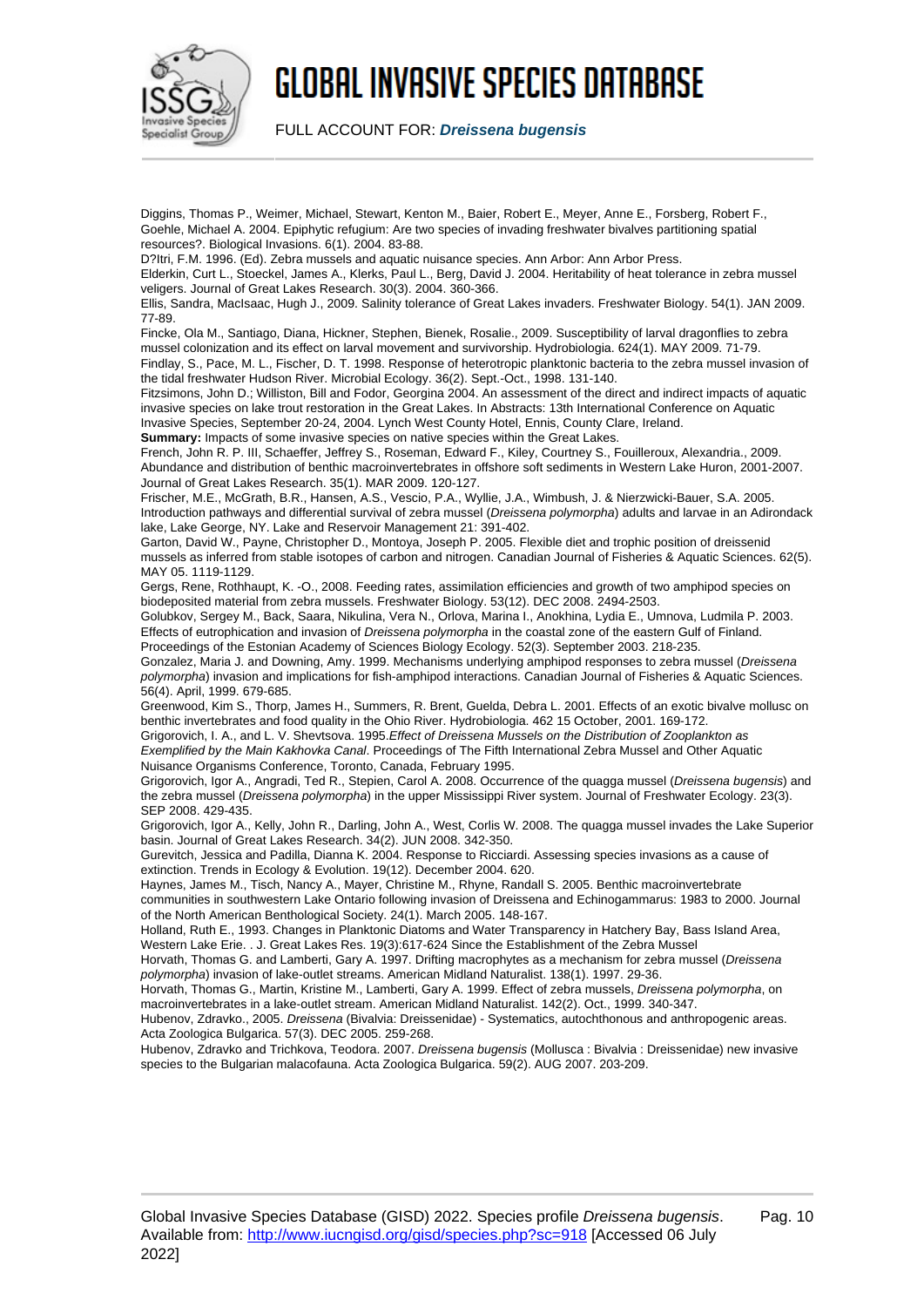

FULL ACCOUNT FOR: **Dreissena bugensis**

Hunter, R. Douglas and Simons, Katherine A. 2004. Dreissenids in Lake St. Clair in 2001: Evidence for population regulation. Journal of Great Lakes Research. 30(4). 2004. 528-537.

[ITIS \(Integrated Taxonomic Information System\). 2005.](http://www.itis.usda.gov/servlet/SingleRpt/SingleRpt?search_topic=TSN&search_value=567514) [Dreissena bugensis](http://www.itis.usda.gov/servlet/SingleRpt/SingleRpt?search_topic=TSN&search_value=567514)[. Integrated Taxonomic Information System](http://www.itis.usda.gov/servlet/SingleRpt/SingleRpt?search_topic=TSN&search_value=567514) [\[Online Database\].](http://www.itis.usda.gov/servlet/SingleRpt/SingleRpt?search_topic=TSN&search_value=567514)

**Summary:** Available from:

http://www.itis.usda.gov/servlet/SingleRpt/SingleRpt?search\_topic=TSN&search\_value=567514 [Accessed 2 December 2009]

[ITIS \(Integrated Taxonomic Information System\). 2005. Online Database](http://www.itis.gov/servlet/SingleRpt/SingleRpt?search_topic=TSN&search_value=567514) [Dreissena bugensis](http://www.itis.gov/servlet/SingleRpt/SingleRpt?search_topic=TSN&search_value=567514)[.](http://www.itis.gov/servlet/SingleRpt/SingleRpt?search_topic=TSN&search_value=567514)

**Summary:** An online database that provides taxonomic information, common names, synonyms and geographical jurisdiction of a species. In addition links are provided to retrieve biological records and collection information from the Global Biodiversity Information Facility (GBIF) Data Portal and bioscience articles from BioOne journals.

Available from: http://www.itis.gov/servlet/SingleRpt/SingleRpt?search\_topic=TSN&search\_value=567514 [Accessed 24 March 2005]

Jack, Jeffrey D. and Thorp, James H. 2000. Effects of the benthic suspension feeder Dreissena polymorpha on zooplankton in a large river. Freshwater Biology. 44(4). August, 2000. 569-579.

Johnson, Ladd E. and Padilla, Dianna K. 1996. Geographic spread of exotic species: Ecological lessons and opportunities from the invasion of the zebra mussel Dreissena polymorpha. Biological Conservation. 78(1-2). 1996. 23-33.

Johnson, Ladd E., Bossenbroek, Jonathan M., Kraft, Clifford E., 2006. Patterns and pathways in the post-establishment spread of non-indigenous aquatic species: The slowing invasion of North American inland lakes by the zebra mussel. Biological Invasions. 8(3). APR 2006. 475-489.

Jones, Lisa A. and Anthony Ricciardi., 2005. Influence of physicochemical factors on the distribution and biomass of invasive mussels (Dreissena polymorpha and Dreissena bugensis) in the St. Lawrence River. Can. J. Fish. Aquat. Sci. 62: 1953?1962 (2005)

Karatayev, Alexander Y., Burlakova, Lyubov E., Padilla, Dianna K. 1997. The effects of Dreissena polymorpha (Pallas) invasion on aquatic communities in eastern Europe. Journal of Shellfish Research. 16(1). 1997. 187-203.

Karatayev, Alexander Y., Lyubov E. Burlakova, and Dianna K. Padilla., 2005. R.F. Dame and S. Olenin (eds.),Contrasting Distribution and Impacts of Two Freshwater Exotic Suspension Feeders Dreissena polymorpha and Corbicula fluminea., 2005. The Comparative Roles of Suspension-Feeders in Ecosystems, 239?262.

Kirk, James P. 2004. Ecosystem-level impacts of zebra mussels in Lake Winnebago, Wisconsin. In Abstracts: 13th International Conference on Aquatic Invasive Species, September 20-24, 2004. Lynch West County Hotel, Ennis, County Clare, Ireland.

**Summary:** Effect of zebra mussels on fish communities in Lake Winnebago in Wisconsin

Kobak, Jaroslaw. 2004. Recruitment and small-scale spatial distribution of Dreissena polymorpha (Bivalvia) on artificial materials. Archiv fuer Hydrobiologie. 160(1). May 2004. 25-44.

Kolar, Cynthia S., Fullerton, Aimee H., Martin, Kristine M., Lamberti, Gary A. 2002. Interactions among zebra mussel shells, invertebrate prey, and Eurasian ruffe or yellow perch. Journal of Great Lakes Research. 28(4). 2002. 664-673. Kuhns, Linda A. and Berg, Martin B. 1999. Benthic invertebrate community responses to round goby (Neogobius melanostomus) and zebra mussel (Dreissena polymorpha) invasion in southern Lake Michigan. Journal of Great Lakes Research. 25(4). 1999. 910-917.

Lammens, Eddy H. R R., Van Nes, Egbert H., Meijer, Marie-Louise, Van den Berg, Marcel S. 2004. Effects of commercial fishery on the bream population and the expansion of Chara aspera in Lake Veluwe. Ecological Modelling. 177(3-4). October 1, 2004. 233-244.

Lancioni, T. and Gaino, E. 2006. The invasive zebra mussel Dreissena polymorpha in Lake Trasimeno (Central Italy): Distribution and reproduction. Italian Journal of Zoology, December 2006; 73(4): 335?346.

Lauer, Thomas E. and McComish, Thomas S. 2001. Impact of zebra mussels (Dreissena polymorpha) on fingernail clams (Sphaeriidae) in extreme southern Lake Michigan. Journal of Great Lakes Research. 27(2). 2001. 230-238.

Lauer, Thomas E. and Spacie, Anne. 2004. Space as a limiting resource in freshwater systems: competition between zebra mussels (Dreissena polymorpha) and freshwater sponges (Porifera). Hydrobiologia. 517(1-3). April 2004. 137-145. Lavrentyev, Peter J., Gardner, Wayne S., Cavaletto, Joann F., Beaver, John R. 1995. Effects of the zebra mussel (Dreissena polymorpha Pallas) on protozoa and phytoplankton from Saginaw Bay, Lake Huron. Journal of Great Lakes Research. 21(4). 1995. 545-557.

Lederer, Amanda, Massart, Jamie, Janssen, John. 2006. Impact of round gobies (Neogobius melanostomus) on dreissenids (Dreissena polymorpha and Dreissena bugensis) and the associated macroinvertebrate community across an invasion front. Journal of Great Lakes Research. 32(1). 2006. 1-10.

Lederer, Amanda M., Janssen, John, Reed, Tara, Wolf, Amy. 2008. Impacts of the Introduced Round Goby (Apollonia melanostoma) on Dreissenids (Dreissena polymorpha and Dreissena bugensis) and on Macroinvertebrate Community between 2003 and 2006 in the Littoral Zone of Green Bay, Lake Michigan. Journal of Great Lakes Research. 34(4). DEC 2008. 690-697.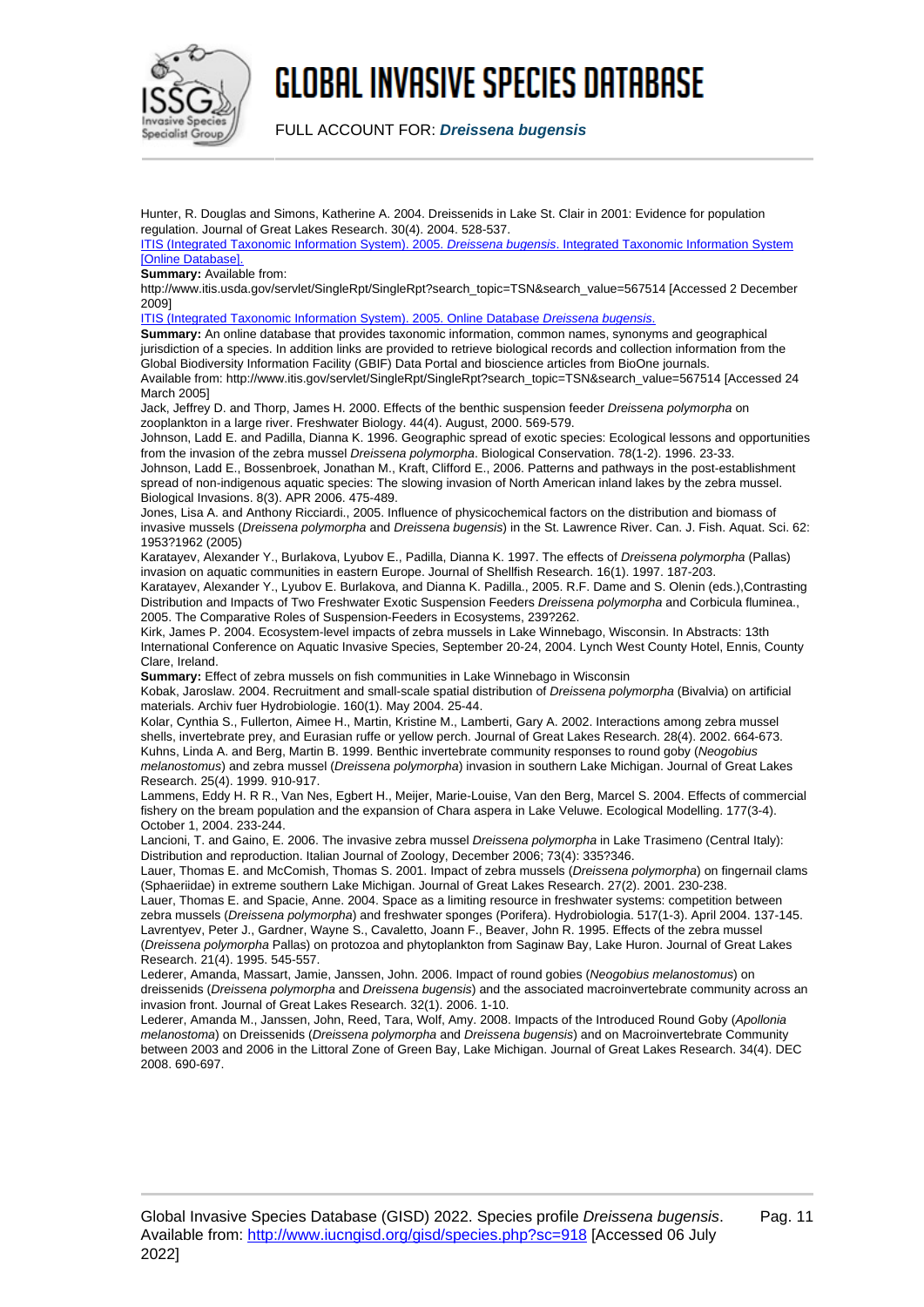

FULL ACCOUNT FOR: **Dreissena bugensis**

Leung, Brian, Drake, John M., Lodge, David M. 2004. Predicting invasions: Propagule pressure and the gravity of allee effects. Ecology (Washington D C). 85(6). June 2004. 1651-1660. Lewandowski, Krzysztof, Ozimek, Teresa. 1997. Relationship of Dreissena polymorpha (Pall.) to various species of submerged macrophytes. Polskie Archiwum Hydrobiologii. 44(4). 1997. 457-466. Lohner, Rachel N., Sigler, Von, Mayer, Christine M., Balogh, Csilla. 2007. A comparison of the benthic bacterial communities within and surrounding Dreissena clusters in lakes. Microbial Ecology. 54(3). OCT 2007. 469-477. L vova, A. A. 2004. On invasion of Dreissena bugensis (Bivalvia, Dreissenidae) in the Ucha Reservoir (Moscow oblast) and the Moscow River. Zoologicheskii Zhurnal. 83(6). June 2004. 766-768. Macisaac, Hugh J. 1996. Potential abiotic and biotic impacts of zebra mussels on the inland waters of North America. American Zoologist. 36(3). 1996. 287-299. Macisaac, Hugh J., Lonnee, Christopher J., Leach, J. H. 1995. Suppression of microzooplankton by zebra mussels: Importance of mussel size. Freshwater Biology. 34(2). 1995. 379-387. Mackie, Gerald L. and Don W. Schloesser., 1996. Comparative Biology of Zebra Mussels in Europe and North America: An Overview. AMER. ZOOL., 36:244-258 (1996) Mackie, G.L., 1991. Biology of the exotic zebra mussel, *Dreissena polymorpha*, in relation to native bivalves and its potential impact in Lake St . Clair. Hydrobiologia 219 : 251-268, 1991 Mackie, G.L. and R. Claudi. 2009. Monitoring and control of macrofouling mollusc in freshwater systems, CRC Press, Boca Raton, Fl. Chapter 10.1, pp. 371-386. Magoulick, Daniel D. and Lewis, Lindsey C. 2002. Predation on exotic zebra mussels by native fishes: Effects on predator and prey. Freshwater Biology. 47(10). October, 2002. 1908-1918. Maguire, Caitriona M. 2004. The impact of the zebra mussel invasion on phytoplankton, zooplankton and benthic macroinvertebrate communites in a large Irish lake. In Abstracts: 13th International Conference on Aquatic Invasive Species, September 20-24, 2004. Lynch West County Hotel, Ennis, County Clare, Ireland. **Summary:** Zebra mussels have affected the food webs existing in this habitat. Maguire, M Catriona and Jonathan Grey., 2006. Determination of zooplankton dietary shift following a zebra mussel invasion, as indicated by stable isotope analysis. Freshwater Biology Volume 51 Page 1310 - July 2006 Marsden, J. Ellen and Robillard, Steven R. 2004. Decline of yellow perch in southwestern Lake Michigan, 1987-1997. North American Journal of Fisheries Management. 24(3). August 2004. 952-966. Mayer, C. M., Rudstam, L. G., Mills, E. L., Cardiff, S. G., Bloom, C. A. 2001. Zebra mussels (Dreissena polymorpha), habitat alteration, and yellow perch (Perca flavescens) foraging: System-wide effects and behavioural mechanisms. Canadian Journal of Fisheries & Aquatic Sciences. 58(12). Decembre, 2001. 2459-2467. Mayer, C. M., VanDeValk, A. J., Forney, J. L., Rudstam, L. G., Mills, E. L. 2000. Response of yellow perch (Perca flavescens) in Oneida Lake, New York, to the establishment of zebra mussels (Dreissena polymorpha). Canadian Journal of Fisheries & Aquatic Sciences. 57(4). April, 2000. 742-754. May, Gemma E., Gelembiuk, Gregory W., Panov, Vadim E., Orlova, Marina I., Lee, Carol Eunmi., 2006. Molecular ecology of zebra mussel invasions. Molecular Ecology. 15(4). APR 2006. 1021-1031. McCabe, Declan J. 2004. Effects of zebra mussels on habitat use and foraging success of juvenile lake sturgeon (Acipenser fluvescens): Implications for reintroduction efforts. In Abstracts: 13th International Conference on Aquatic Invasive Species, September 20-24, 2004. Lynch West County Hotel, Ennis, County Clare, Ireland. **Summary:** Effects of zebra mussel mats on the foraging success of juvenile lake sturgeon. McGregor, Stuart W. and Garner, Jeffrey T. 2004. Changes in the freshwater mussel (Bivalvia: Unionidae) fauna of the Bear Creek system of Northwest Alabama and Northeast Mississippi. American Malacological Bulletin. 18(1-2). May 7, 2004. 61-70. McMahon, Robert F. 1996. The physiological ecology of the zebra mussel, Dreissena polymorpha, in North America and Europe. American Zoologist. 36(3). 1996. 339-363. McNickle, Gordon G., Rennie, Michael D., Sprules, W. Gary., 2006. Changes in benthic invertebrate communities of South

Bay, Lake Huron following invasion by zebra mussels (Dreissena polymorpha), and potential effects on lake whitefish (Coregonus clupeaformis) diet and growth. Journal of Great Lakes Research. 32(1). 2006. 180-193. Mercer, J. L., Fox, M. G., Metcalfe, C. D. 1999. Changes in benthos and three littoral zone fishes in a shallow, eutrophic

Ontario lake following the invasion of the zebra mussel (Dreissena polymorpha). Lake & Reservoir Management. 15(4). Dec., 1999. 310-323.

Mills, Edward L., Rosenberg, Gary, Spidle, Adrian P., Ludyanskiy, Michael, Pligin, Yuri, May, Bernie. 1996. A review of the biology and ecology of the quagga mussel (Dreissena bugensis), a second species of freshwater dreissenid introduced to North America. American Zoologist. 36(3). 1996. 271-286.

Mills, E. L., J. R. Chrisman, B. Baldwin, R. W. Owens, R. O. Gorman, T. Howell, E. F. Roseman, and K. M. Raths. 1999. Changes in the Dreissenid Community in the Lower Great Lakes with Emphasis on Southern Lake Ontario. Journal Great Lakes Res. 25(1):187-197.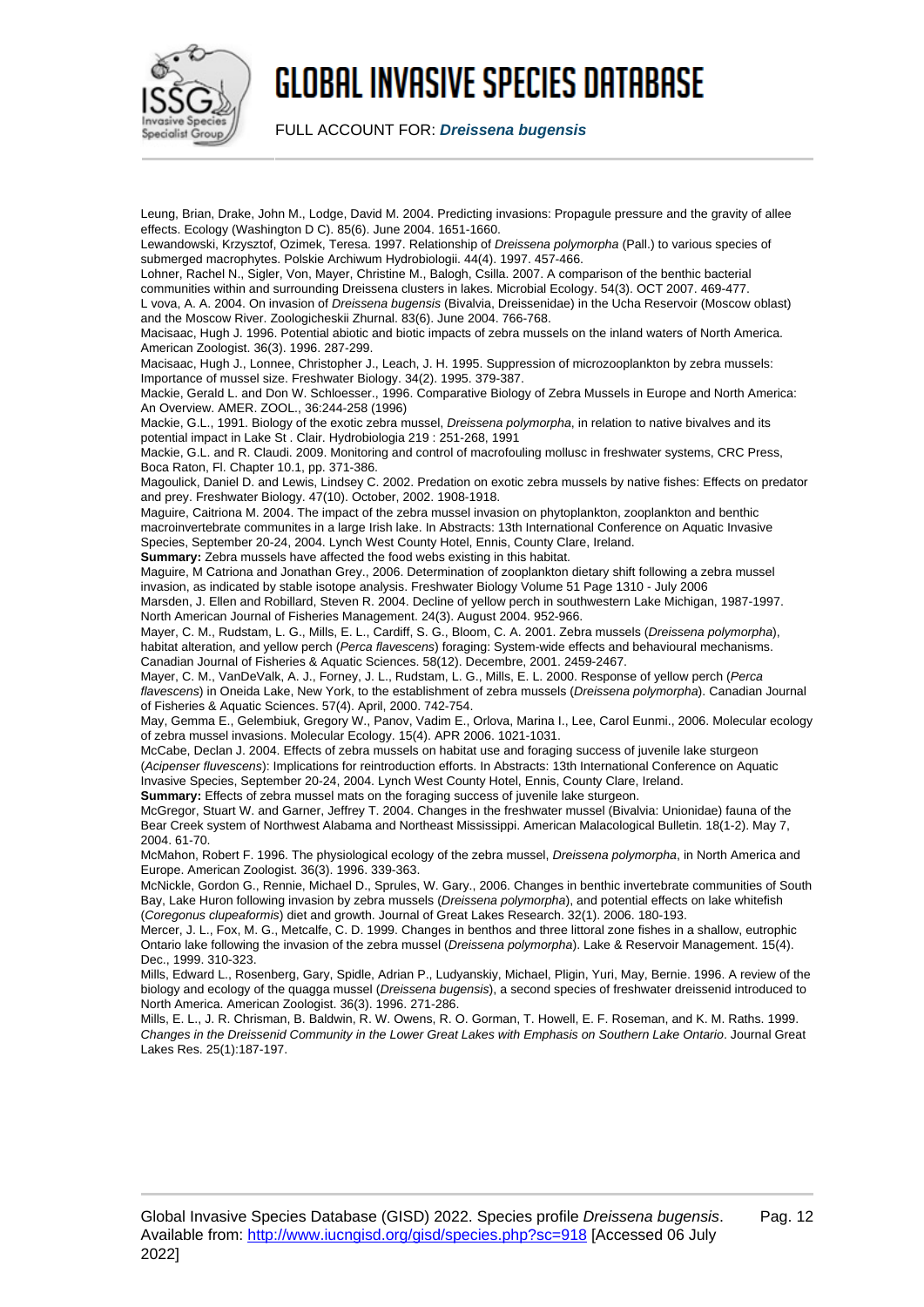

FULL ACCOUNT FOR: **Dreissena bugensis**

Minchin, D., Lucy, F., Sullivan, M. 2005. Ireland: a new frontier for the zebra mussel Dreissena polymorpha (Pallas). Oceanological and Hydrobiological Studies

Vol. XXXIV, (19-30).

Mitchell, Jeremy S., Bailey, Robert C., Knapton, Richard W. 2000. Effects of predation by fish and wintering ducks on dreissenid mussels at Nanticoke, Lake Erie. Ecoscience. 7(4). 2000. 398-409.

Mohr, Lloyd C. and Ebener, Mark P. 2005. Status of lake whitefish (Coregonus clupeaformis) in Lake Huron. Great Lakes Fishery Commission Technical Report.(66). MAR 05. 105-125.

Molloy, D.P., Vaate, A., Wilke, T., Giamberini, L. 2007. Discovery of Dreissena rostriformis bugensis (Andrusov 1897) in Western Europe. Biol Invasions (2007) 9:871?874.

Morpurgo, Massimo and Thaler, Bertha. 2002. Find of Dreissena polymorpha (Pallas) (Mollusca, Bivalvia) in the Lake of Monticolo (South Tyrol, Italy). Gredleriana. 2 2002. 219-222.

Morrison, Todd W., Lynch., William E., Jr., Dabrowski, Konrad. 1997. Predation on zebra mussels by freshwater drum and yellow perch in western Lake Erie. Journal of Great Lakes Research. 23(2). 1997. 177-189.

Muirhead, Jim R. and MacIsaac, Hugh J. 2004. Life-history varition and the spread of aquatic nonindigenous species across Ontario lakes. In Abstracts: 13th International Conference on Auatic Invasive Species, September 20-24, 2004. Lynch West County Hotel, Ennis, County Clare, Ireland.

**Summary:** Differences in life history may influence the spread of an invasive species. This assumption is tested by a comparison of two invasive species.

Munawar, M., Munawar, I. F., Mandrak, N. E., Fitzpatfick, M., Dermott, R., Leach, J. 2005. An overview of the impact of non-indigenous species on the food web integrity of North American Great Lakes: Lake Erie example. Aquatic Ecosystem Health & Management. 8(4). DEC 2005. 375-395.

Musko, Ilona B., Bako, Beata. 2005. The density and biomass of Dreissena polymorpha living on submerged macrophytes in Lake Balaton (Hungary). Archiv fuer Hydrobiologie. 162(2). FEB 05. 229-251.

Nalepa, Thomas F., Fanslow, David L., Lang, Gregory A., 2009a. Transformation of the offshore benthic community in Lake Michigan: recent shift from the native amphipod Diporeia spp. to the invasive mussel Dreissena rostriformis bugensis. Freshwater Biology. 54(3). MAR 2009. 466-479.

Nalepa, Thomas F., Harston, David J., Gostenik, Gerald W., Fanslow, David L., Lang, Gregory A. 1996. Changes in the freshwater mussel community of Lake St. Clair: From Unionidae to Dreissena polymorpha in eight years. Journal of Great Lakes Research. 22(2). 1996. 354-369.

Nalepa, Thomas F., Pothoven, Steven A., Fanslow, David L., 2009b. Recent changes in benthic macroinvertebrate populations in Lake Huron and impact on the diet of lake whitefish (Coregonus clupeaformis). Aquatic Ecosystem Health & Management. 12(1). 2009. 2-10.

Nalepa, Thomas F., Schloesser, Don W., Pothoven, Steve A., Hondorp, Darryl W., Fanslow, David L., Tuchman, Marc L., Fleischer, Guy W. 2001. First finding of the amphipod Echinogammarus ischnus and the mussel Dreissena bugensis in Lake Michigan. Journal of Great Lakes Research. 27(3). 2001. 384-391.

Neves, Richard J. 1999. Conservation of North America s freshwater mussel fauna (Unionoidea) from the threat posed by the exotic zebra mussel (Dreissena polymorpha). Malacological Review.(Supplement 8). 1999. 107-118.

Ng, Wing. 2004. Zebra mussel control at Darlington Nuclear generating station. In Abstracts: 13th International Conference on Aquatic Invasive Species, September 20-24, 2004. Lynch West County Hotel, Ennis, County Clare, Ireland. **Summary:** Paper discussing the effects of zebra mussel abundance increase.

Nichols, S. Jerrine and Amberg, Jon. 1999. Co-existence of zebra mussels and freshwater unionids: Population dynamics of Leptodea fragilis in a coastal wetland infested with zebra mussels. Canadian Journal of Zoology. 77(3). March, 1999. 423-432.

Nichols, Susan Jerrine. 1996. Variations in the reproductive cycle of Dreissena polymorpha in Europe, Russia, and North America. American Zoologist. 36(3). 1996. 311-325.

Noonburg, Erik G., Shuter, Brian J., Abrams, Peter A. 2003. Indirect effects of zebra mussels (Dreissena polymorpha) on the planktonic food web. Canadian Journal of Fisheries & Aquatic Sciences. 60(11). November 2003. 1353-1368. Olenin, Sergej. 2005. Invasive aquatic species in the Baltic states. Coastal Research and Planning Institute, Klaipeda **University** 

Orlova, Marina I. and Panov, Vadim E. 2004. Establishment of the zebra mussel, Dreissena polymorpha (Pallas), in the Neva Estuary (Gulf of Finland, Baltic Sea): distribution, population structure and possible impact on local unionid bivalves. Hydrobiologia. 514(1-3). February 15, 2004. 207-217.

Orlova, Marina I., Telesh, Irena V., Berezina, Nadezhda A., Antsulevich, Alexander E., Maximov, Alexey A., Litvinchuk, Larissa F., 2006. Effects of nonindigenous species on diversity and community functioning in the eastern Gulf of Finland (Baltic Sea). Helgoland Marine Research. 60(2). MAY 2006. 98-105.

Orlova, Marina I., Therriault, Thomas W., Antonov, Pavel I., Shcherbina, Gregory Kh., 2005. Invasion ecology of quagga mussels (Dreissena rostriformis bugensis): a review of evolutionary and phylogenetic impacts. Aquatic Ecology. 39(4). DEC 2005. 401-418.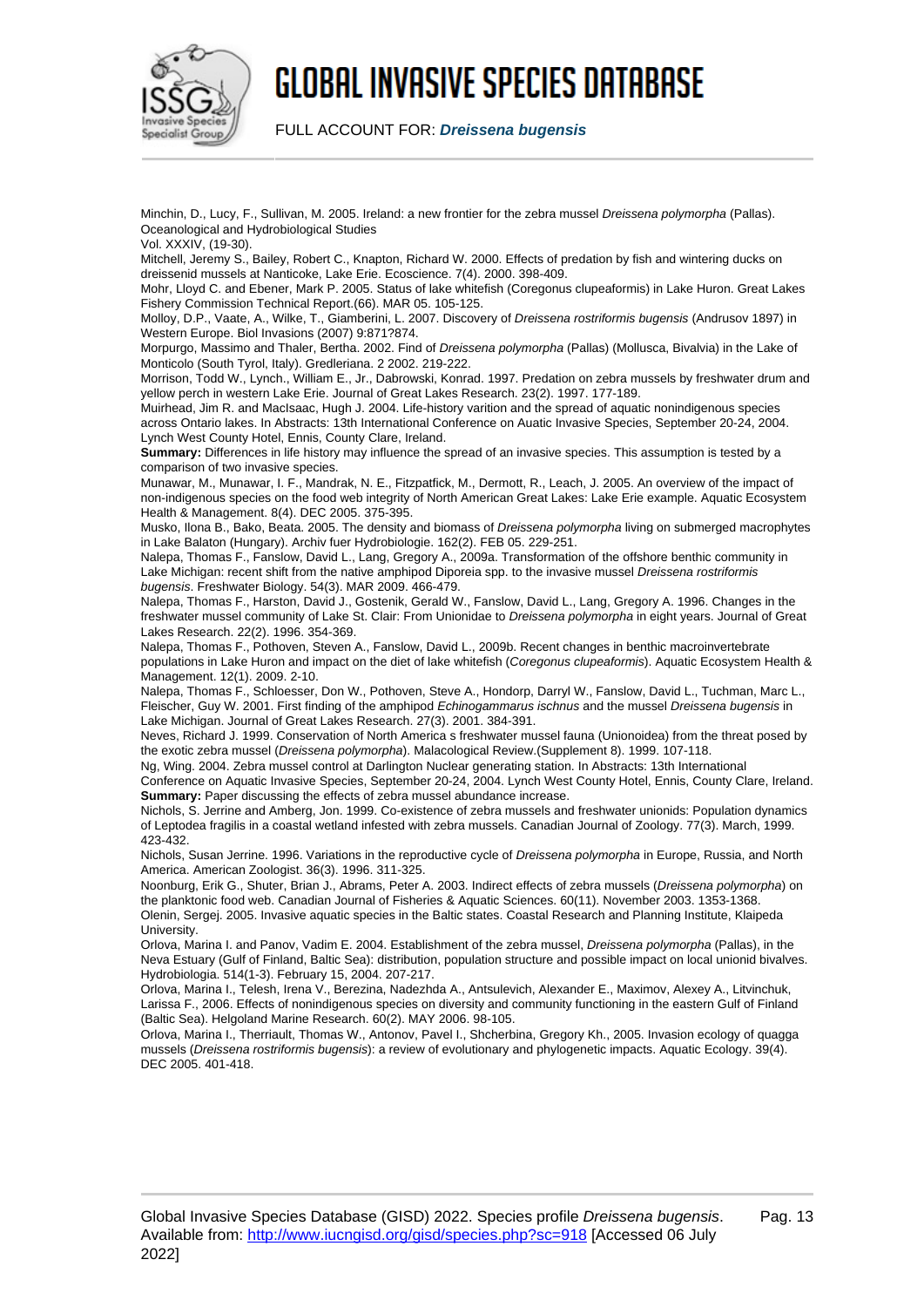

FULL ACCOUNT FOR: **Dreissena bugensis**

Orlova, M.I. 2009. Zebra and quagga mussels in the inland waters of European Russia and adjacent countries. In: Mackie, G.L. and R. Claudi. 2009. Monitoring and control of macrofouling mollusc in freshwater systems, CRC Press, Boca Raton, Fl. Chapter 10.1, pp. 371-386.

Orlova, M. I. and Shcherbina, G. Kh. 2002. On distribution of Dreissena bugensis (Dreissenidae, Bivalvia) in reservoirs of the Upper Volga River basin. Zoologicheskii Zhurnal. 81(5). May, 2002. 515-520.

Orlova, M., S. Golubkov, L. Kalinina, N. Ignatieva., 2004. Dreissena polymorpha (Bivalvia: Dreissenidae) in the Neva Estuary (eastern Gulf of Finland, Baltic Sea): Is it a biofilter or source for pollution? Marine Pollution Bulletin 49 (2004) 196?205

Owens, Randall W. and Dittman, Dawn E. 2003. Shifts in the diets of slimy sculpin (Cottus cognatus) and lake whitefish (Coregonus clupeaformis) in Lake Ontario following the collapse of the burrowing amphipod Diporeia. Aquatic Ecosystem Health & Management. 6(3). September 2003. 311-323.

Pace, Michael L., Findlay, Stuart E. G., Fischer, David. 1998. Effects of an invasive bivalve on the zooplankton community of the Hudson River. Freshwater Biology. 39(1). Feb., 1998. 103-116.

Padilla, Dianna K., 2005. The potential of zebra mussels as a model for invasion ecology. American Malacological Bulletin. 20(1-2). APR 27 2005. 123-131.

Palau, Antoni. 2004. Zebra mussel distribution in Riba-roja Reservoir (NE Spain) and first results on population control possiblities. In Abstracts: 13th International Conference on Aquatic Invasive Species, September 20-24, 2004. Lynch West County Hotel, Ennis, County Clare, Ireland.

**Summary:** Report into research being conducted in Spain aimed at a control method for zebra mussels. Palmer, M. E. and Ricciardi, Anthony. 2005. Community interactions affecting the relative abundances of native and invasive amphipods in the St. Lawrence River. Canadian Journal of Fisheries & Aquatic Sciences. 62(5). MAY 05. 1111-1118.

Parker, Bruce C., Patterson, Matthew A., Neves, Richard J. 1998. Feeding interactions between native freshwater mussels (Bivalvia: Unionidae) and zebra mussels (Dreissena polymorpha) in the Ohio River. American Malacological Bulletin. 14(2). 1998. 173-179.

Patterson, Matthew W. R., Ciborowski, Jan J. H., Barton, David R., 2002. The distribution and abundance of Dreissena species (Dreissenidae) in Lake Erie, 2002. Journal of Great Lakes Research. 31(Suppl. 2). 2005. 223-237.

Peribanez, Miguel A., Elrio, Maria L., Gracia, Maria J., de Luco, Daniel Fernandez, Castillo, Juan A., Lucientes, Javier, Cia, Imanol., 2006. Phyllodistomum folium (Trematoda : Gorgoderidae) infecting zebra mussels (Dreissena polymorpha) in the Ebro River, Spain. Parasitology International. 55(2). JUN 2006. 143-145.

Perry, William L., Lodge, David M., Lamberti, Gary A. 1997. Impact of crayfish predation on exotic zebra mussels and native invertebrates in a lake-outlet stream. Canadian Journal of Fisheries & Aquatic Sciences. 54(1). 1997. 120-125. Petrie, Scott A. and Knapton, Richard W. 1999. Rapid increase and subsequent decline of zebra and quagga mussels in Long Point Bay, Lake Erie: Possible influence of waterfowl predation. Journal of Great Lakes Research. 25(4). 1999. 772-782.

Pigg, Jimmie, Gibbs, Robert, Cottam, Geron. 1997. An outbreak of zebra mussel, Dreissena polymorpha (Pallas), in Oklahoma waters. Proceedings of the Oklahoma Academy of Science. 77(0). 1997. 124.

Pillsbury, Robert W., Lowe, Rex L., Pan, Yang Dong, Greenwood, Jennifer L. 2002. Changes in the benthic algal community and nutrient limitation in Saginaw Bay, Lake Huron, during the invasion of the zebra mussel (Dreissena polymorpha). Journal of the North American Benthological Society. 21(2). June, 2002. 238-252.

Pires, L. M. Dionisio, Karlsson, K. M., Meriluoto, J. A. O., Kardinaal, E., Visser, P. M., Siewertsen, K., Van Donk, E., Ibelings, B. W. 2004. Assimilation and depuration of microcystin-LR by the zebra mussel, Dreissena polymorpha. Aquatic Toxicology (Amsterdam). 69(4). September 20, 2004. 385-396.

Piscart, Christophe, Moreteau, Jean-Claude, Beisel, Jean-Nicolas. 2006. Biodiversity and structure of macroinvertebrate communities along a small permanent salinity gradient (Meurthe River, France). Hydrobiologia. 551 NOV 15 2005. 227-236.

Raikow, David F. 2004. Food web interactions between larval bluegill (Lepomis macrochirus) and exotic zebra mussels (Dreissena polymorpha). Canadian Journal of Fisheries & Aquatic Sciences. 61(3). March 2004. 497-504.

Raikow, David F., Sarnelle, Orlando, Wilson, Alan E., Hamilton, Stephen K. 2004. Dominance of the noxious cyanobacterium Microcystis aeruginosa in low-nutrient lakes is associated with exotic zebra mussels. Limnology & Oceanography. 49(2). March 2004. 482-487.

Ram, Jeffrey L., Shukla, Vipul, King, Keyona N. 2004. Zebra mussels at the freshwater/sea interface: Ionic and osmotic challenges to oocyte integrity. Invertebrate Reproduction & Development. 45(1). March 2004. 83-89.

Ratti, Claudia and Barton, David R. 2003. Decline in the diversity of benthic invertebrates in the wave-zone of eastern Lake Erie, 1974-2001. Journal of Great Lakes Research. 29(4). 2003. 608-615.

Ray, William J. and Corkum, Lynda D. 1997. Predation of zebra mussels by round gobies, Neogobius melanostomus. Environmental Biology of Fishes. 50(3). 1997. 267-273.

#### Global Invasive Species Database (GISD) 2022. Species profile Dreissena bugensis. Available from: <http://www.iucngisd.org/gisd/species.php?sc=918> [Accessed 06 July 2022]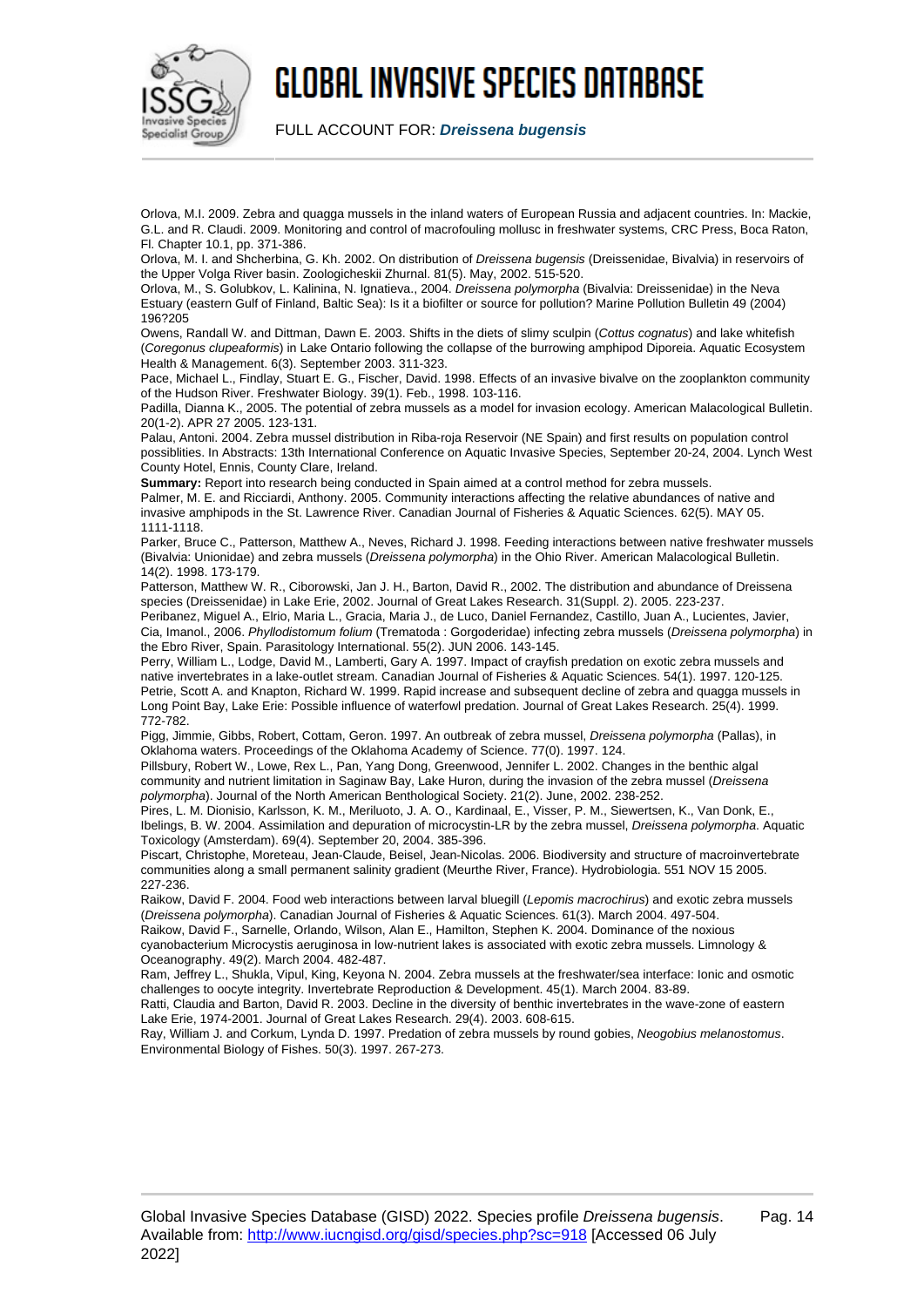

FULL ACCOUNT FOR: **Dreissena bugensis**

Reed-Andersen, Tara, Carpenter, Stephen R., Padilla, Dianna K., Lathrop, Richard C. 2000. Predicted impact of zebra mussel (Dreissena polymorpha) invasion on water clarity in Lake Mendota. Canadian Journal of Fisheries & Aquatic Sciences. 57(8). August, 2000. 1617-1626.

Reed, Tara, Wielgus, Sarah J., Barnes, Alyssa K., Schiefelbein, Jeremiah J., Fettes, Amy L. 2004. Refugia and local controls: Benthic invertebrate dynamics in Lower Green Bay, Lake Michigan following zebra mussel invasion. Journal of Great Lakes Research. 30(3). 2004. 390-396.

Rennie, Michael D., Sprules, W. Gary, Johnson, Timothy B. 2009. Resource switching in fish following a major food web disruption. Oecologia (Berlin). 159(4). APR 2009. 789-802.

Reynolds, J. D. and Donohoe, R. 2001. Crayfish predation experiments on the introduced zebra mussel, Dreissena polymorpha, in Ireland, and their potential for biocontrol. Bulletin Francais de la Peche et de la Pisciculture.(361). 2001.  $669-681$ 

Ricciardi, A. and J.B. Rasmussen. F.G. Whoriskey., 1995a. Predicting the intensity and impact of Dreissena infestation on native unionid bivalves from Dreissena field density. Can. J. Fish. Aquat. Sci. 52: 1449-1461 (1995).

Ricciardi, Anthony. 2003. Predicting the impacts of an introduced species from its invasion history: An empirical approach applied to zebra mussel invasions. Freshwater Biology. 48(6). June 2003. 972-981.

Ricciardi, Anthony and Rasmussen, Joseph B. 1998. Predicting the identity and impact of future biological invaders: A priority for aquatic resource management. Canadian Journal of Fisheries & Aquatic Sciences. 55(7). July, 1998. 1759-1765.

Ricciardi, Anthony and Whoriskey, Fred G. 2004. Exotic species replacement: shifting dominance of dreissenid mussels in the Soulanges Canal, upper St. Lawrence River, Canada. Journal of the North American Benthological Society. 23(3). September 2004. 507-514.

Ricciardi, Anthony, Neves, Richard J., Rasmussen, Joseph B. 1998. Impending extinctions of North American freshwater mussels (Unionoida) following the zebra mussel (Dreissena polymorpha) invasion. Journal of Animal Ecology. 67(4). July, 1998. 613-619.

Ricciardi, A., Whoriskey, F. G., Rasmussen, J. B. 1996. Impact of the Dreissena invasion on native unionid bivalves in the upper St. Lawrence River. Canadian Journal of Fisheries & Aquatic Sciences. 53(6). 1996. 1434-1444.

Ricciardi, A., Whoriskey, Fred G., Rasmussen, Joseph B. 1997. The role of the zebra mussel (Dreissena polymorpha) in structuring macroinvertebrate communities on hard substrata. Canadian Journal of Fisheries & Aquatic Sciences. 54(11). Nov., 1997. 2596-2608.

Richardson, William B. and Bartsch, Lynn A. 1997. Effects of zebra mussels on food webs: Interactions with juvenile bluegill and water residence time. Hydrobiologia. 354(0). Sept. 26, 1997. 141-150.

[Richerson, M., and E. Maynard. 2004.](http://nas.er.usgs.gov/queries/FactSheet.asp?SpeciesID=95) [Dreissena bugensis](http://nas.er.usgs.gov/queries/FactSheet.asp?SpeciesID=95) [Andrusov 1897. NAS - Nonindigenous Aquatic Species.](http://nas.er.usgs.gov/queries/FactSheet.asp?SpeciesID=95) **Summary:** Available from: http://nas.er.usgs.gov/queries/FactSheet.asp?SpeciesID=95 [Accessed 02 December 2005] Rockwell, David C., Glenn J. Warren, Paul E. Bertram, Douglas K. Salisbury, and Noel M. Burns., 2005. The US EPA Lake Erie indicators monitoring program 1983 - 2002: trends in phosphorus, silica and chlorophyll a in the central basin.J. Great Lakes Res. 31(Suppl. 2):23-34 Internat. Assoc. Great Lakes Res., 2005

Rosell, R. S., Maguire, C. M., McCarthy, T. K. 1998. First reported settlement of Zebra mussels Dreissena polymorpha in the Erne system, Co. Fermanagh, Northern Ireland. Biology & Environment. 98B(3). Dec., 1998. 191-193.

Ross, R. Kenyon, Petrie, Scott A., Badzinski, Shannon S., Mullie, Adele. 2005. Autumn diet of greater scaup, lesser scaup, and long-tailed ducks on eastern Lake Ontario prior to zebra mussel invasion. Wildlife Society Bulletin. 33(1). SPR 05. 81-91.

Sarnelle, Orlando, Wilson, Alan E., Hamilton, Stephen K., Knoll, Lesley B., Raikow, David F. 2005. Complex interactions between the zebra mussel, Dreissena polymorpha, and the harmful phytoplankton, Microcystis aeruginosa. Limnology & Oceanography. 50(3). MAY 05. 896-904.

Schloesser, Don W. and Masteller, Edwin C. 1999. Mortality of unionid bivalves (Mollusca) associated with dreissenid mussels (Dreissena polymorpha and D. bugensis) in Presque Isle Bay, Lake Erie. Northeastern Naturalist. 6(4), Nov. 30, 1999. 341-352.

Schloesser, Don W., Metcalfe-Smith, Janice L., Kovalak, William P., Longton, Gary D., Smithee, Rick D., 2006. Extirpation of freshwater mussels (Bivalvia : Unionidae) following the invasion of dreissenid mussels in an interconnecting river of the Laurentian Great Lakes. American Midland Naturalist. 155(2). APR 2006. 307-320.

Schloesser, Don W., Nalepa, Thomas F., Mackie, Gerald L. 1996. Zebra mussel infestation of unionid bivalves (Unionidae) in North America. American Zoologist. 36(3). 1996. 300-310.

Schloesser, Don W., Stickel, Richard G., Bridgeman, Thomas B., 2005. Potential oxygen demand of sediments from Lake Erie. Journal of Great Lakes Research. 31(Suppl. 2). 2005. 272-283

Schloesser, D. W., Kovalak, W. P., Longton, G. D., Ohnesorg, K. L., Smithee, R. D. 1998. Impact of zebra and quagga mussels (Dreissena spp.) on freshwater unionids (Bivalvia: Unionidae) in the Detroit River of the Great Lakes. American Midland Naturalist. 140(2). Oct., 1998. 299-313.

Schloesser, D.W., T. Nalepa and G. L. Mackie. 1996. Review of the impacts of the zebra mussel on Unionidae in North America. American Zoologist 36: 300-310.

#### Global Invasive Species Database (GISD) 2022. Species profile Dreissena bugensis. Available from: <http://www.iucngisd.org/gisd/species.php?sc=918> [Accessed 06 July 2022]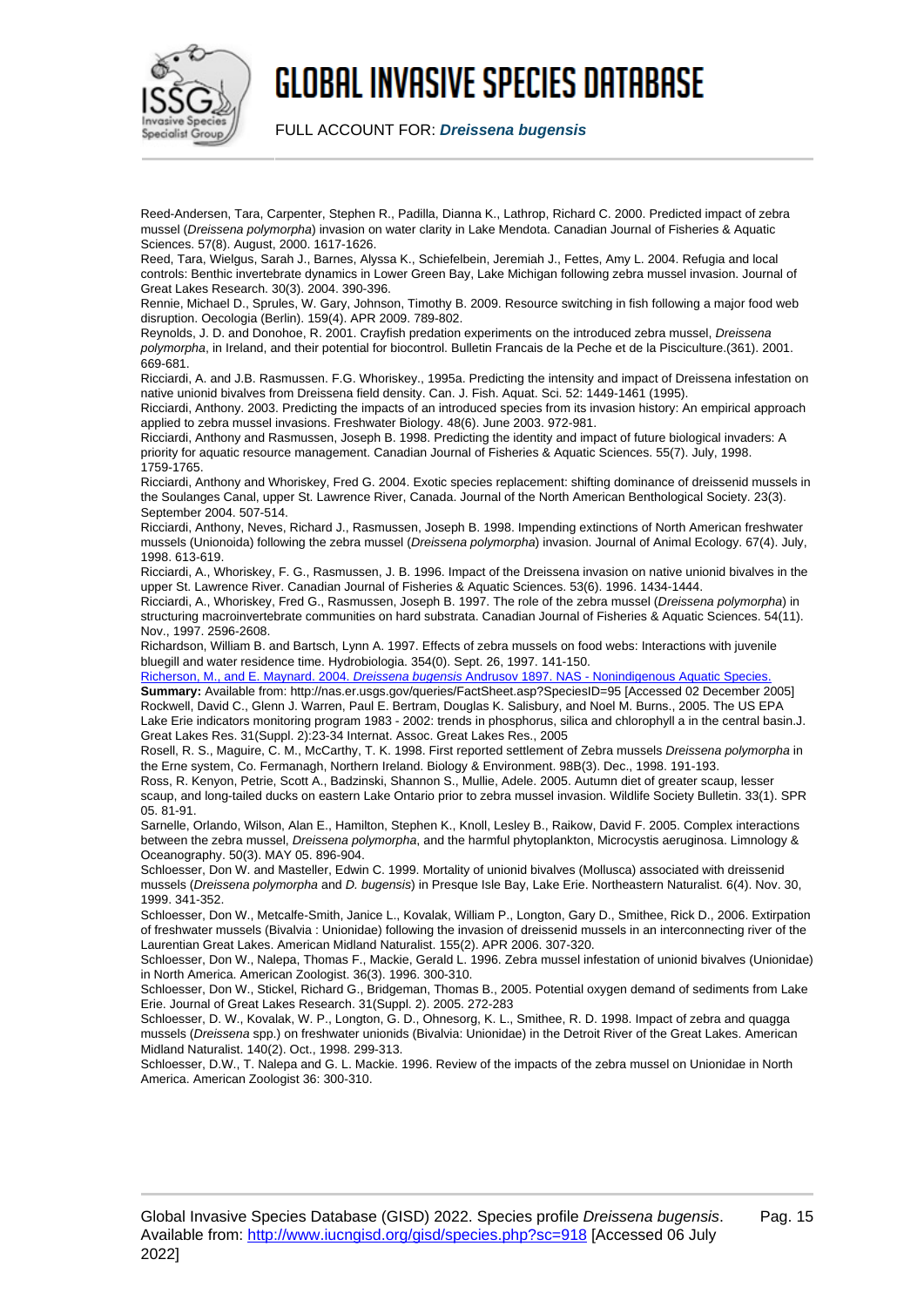

FULL ACCOUNT FOR: **Dreissena bugensis**

Scholesser, D. W., and E. C. Masteller. 1999. Mortality of unionid bivalves Mollusca associated with dreissenid mussels. Northeastern Naturalist 6(4):341.

Schummer, Michael L., Petrie, Scott A., Bailey, Robert C. 2008. Dietary overlap of sympatric diving ducks during winter on northeastern Lake Ontario. Auk. 125(2). APR 2008. 425-433.

Sietman, Bernard E., Anderson, Edward A., Nyboer, Randy, Hutto, Franklin R. 2005. Native freshwater mussels (Bivalvia: Unionidae) and infestation by zebra mussels at the Lost Mound Unit of the Upper Mississippi River National Wildlife and Fish Refuge. Transactions of the Illinois State Academy of Science. 97(3-4). 05. 235-254.

Smith, Douglas G. 1999. Differences in siphonal anatomy between Dreissena polymorpha and D. bugensis (Mollusca: Dreissenidae) in Lake Ontario. American Midland Naturalist. 141(2). April, 1999. 402-405.

Smith, Thomas E., R Jan Stevenson, Nina F.Caraco and Jonathan J.Cole., 1998. Changes in phytoplankton community structure during the zebra mussel (Dreissena polymorpha) invasion of the Hudson River (New York). Journal of Plankton Research Vol.20 no.8 pp.1567-1579, 1998

Snyder, Fred L. 2004. Aquatic invasive species impacts upon the Lake Erie sport fishery. In Abstracts: 13th International Conference on Auatic Invasive Species, September 20-24, 2004. Lynch West County Hotel, Ennis, County Clare, Ireland. **Summary:** Report into the effects of invasive species invasions in Lake Erie.

Son, Mikhail O., 2007. Native range of the zebra mussel and quagga mussel and new data on their invasions within the Ponto-Caspian Region. Aquatic Invasions (2007) Volume 2, Issue 3: 174-184

Son, M. O. 2007. Invasive mollusks (Mollusca, Bivalvia, Gastropoda) in the Danube delta. Vestnik Zoologii. 41(3). May-June 2007. 213-218.

Spidle, A. P. J. E. Marsden, and B. May. 1994. Identification of the Great Lakes Quagga Mussel as Dreissena bugensis from the Dnieper River, Ukraine, on the Basis of Allozyme Variation. Can. J. Fish. Aquat. Sci., Vol. 51, 1994.

Stanczykowska, Anna. 1997. Review of studies on *Dreissena polymorpha* (Pall.). Polskie Archiwum Hydrobiologii. 44(4). 1997. 401-415.

Stewart, Timothy W., Miner, Jeffrey G., Lowe, Rex L. 1999. A field experiment to determine Dreissena and predator effects on zoobenthos in a nearshore, rocky habitat of western Lake Erie. Journal of the North American Benthological Society. 18(4). Dec., 1999. 488-498.

Stoeckmann, Ann. 2003. Physiological energetics of Lake Erie dreissenid mussels: a basis for the displacement of Dreissena polymorpha by Dreissena bugensis. Canadian Journal of Fisheries & Aquatic Sciences. 60(2). February 2003. 126-134.

Stokstad E. 2007. Feared quagga mussel turns up in western United States. Science 315: 453. Strayer, David L. 1999. Effects of alien species on freshwater mollusks in North America. Journal of the North American Benthological Society. 18(1). March, 1999. 74-98.

Strayer, David L. and Heather M. Malcom., 2007a. Effects of zebra mussels (Dreissena polymorpha) on native bivalves: the beginning of the end or the end of the beginning? J. N. Am. Benthol. Soc., 2007, 26(1):111?122

Strayer, David L. and Heather M. Malcom., 2007b. Shell decay rates of native and alien freshwater bivalves and implications for habitat engineering. Freshwater Biology (2007) 52, 1611?1617

Strayer, David L., Powell, Jon, Ambrose, Peter, Smith, Lane C., Pace, Michael L., Fischer, David T. 1996. Arrival, spread, and early dynamics of a zebra mussel (Dreissena polymorpha) population in the Hudson River estuary. Canadian Journal of Fisheries & Aquatic Sciences. 53(5). 1996. 1143-1149.

Strayer, David L., Smith, Lane C. 1996. Relationships between zebra mussels (Dreissena polymorpha) and unionid clams during the early stages of the zebra mussel invasion of the Hudson River. Freshwater Biology. 36(3). 1996. 771-779. Strayer, David L., Smith, Lane C., Hunter, Dean C. 1998. Effects of the zebra mussel (Dreissena polymorpha) invasion on

the macrobenthos of the freshwater tidal Hudson River. Canadian Journal of Zoology. 76(3). March, 1998. 419-425. Sures, Bernd, Steiner, Werner, Rydlo, Manfred, Taraschewski, Horst. 1999. Concentrations of 17 elements in the zebra mussel (Dreissena polymorpha), in different tissues of perch (Perca fluviatilis), and in perch intestinal parasites (Acanthocephalus lucii) from the subalpine lake Mondsee, Austria. Environmental Toxicology & Chemistry. 18(11). Nov., 1999. 2574-2579.

Swierczynski, Marek. 1997. Occurrence of Dreissena polymorpha (Pall.) in lakes Miedwie and Insko. Polskie Archiwum Hydrobiologii. 44(4). 1997. 487-503.

Thayer, Sarah A., Haas, Robert C., Hunter, R. Douglas, Kushler, Robert H. 1997. Zebra mussel (Dreissena polymorpha) effects on sediment, other zoobenthos, and the diet and growth of adult yellow perch (Perca flavescens) in pond enclosures. Canadian Journal of Fisheries & Aquatic Sciences. 54(8). 1997. 1903-1915.

Therriault, T. W., M. I Orlova, M. F Docker, H. J MacIsaac and D. D Heath., 2005. Invasion genetics of a freshwater mussel (Dreissena rostriformis bugensis) in eastern Europe: high gene flow and multiple introductions. Heredity (2005) 95, 16?23

Thorp, H. James; James E. Alexander Jr. and Gary A. Cobbs., 2002a. Coping with warmer, large rivers: a field experiment on potential range expansion of northern quagga mussels (Dreissena bugensis). Freshwater Biology (2002) 47, 1779?1790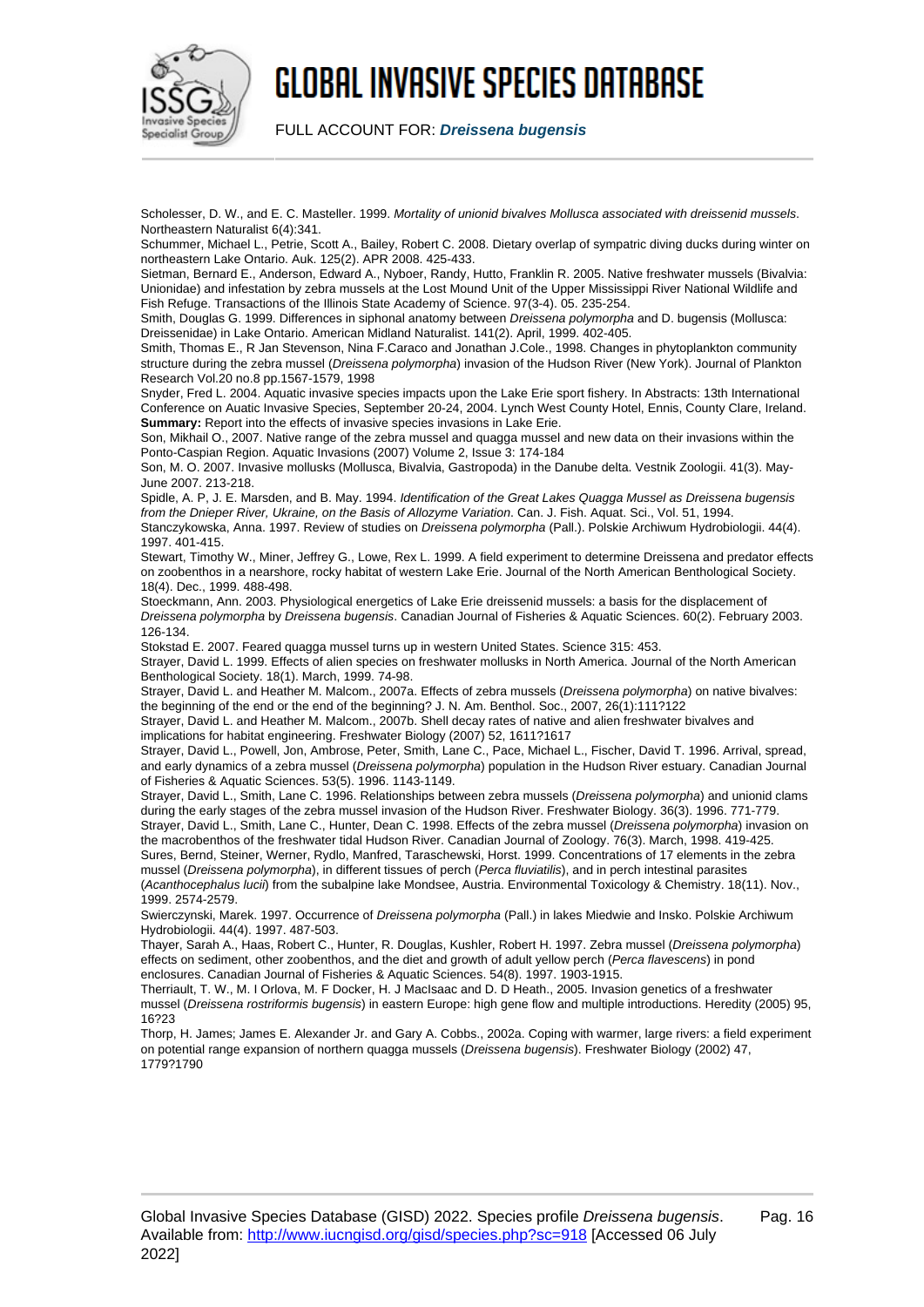

FULL ACCOUNT FOR: **Dreissena bugensis**

Thorp, James H., Casper, Andrew F. 2002b. Potential effects on zooplankton from species shifts in planktivorous mussels: A field experiment in the St Lawrence River. Freshwater Biology. 47(1). January, 2002. 107-119.

Tucker, John K., Cronin, Frederick A., Soergel, Dirk W., Theiling, Charles H. 1996. Predation of zebra mussels (Dreissena polymorpha) by common carp (Cyprinus carpio). Journal of Freshwater Ecology. 11(3). 1996. 363-372.

Vanderploeg, H. A., T. F. Nalepa, D. J. Jude, E. L. Mills, K. T. Holeck, J. R. Liebig, I. A. Grigorovich, and H. Ojaveer. 2002. Dispersal and emerging ecological impacts of Ponto-Caspian species in the Laurentian Great Lakes. Canadian Journal of Fisheries and Aquatic Sciences 59(7):1209.

van der Velde., G. and Platvoet, D. 2007. Quagga mussels Dreissena rostriformis bugensis (Andrusov, 1897) in the Main River (Germany). Aquatic Invasions (2007) Volume 2, Issue 3: 261-264.

Vidal, Maeva, Hamilton, Paul B., Pick, Frances R. 2004. Zebra mussel (Dreissena polymorpha) veliger larvae: distribution and relationship to phytoplankton biomass and composition in the Rideau River, Ontario, Canada. Archiv fuer Hydrobiologie. 161(1). September 2004. 113-131

Wacker, Alexander and Von Elert, Eric. 2003. Settlement pattern of the zebra mussel, Dreissena polymorpha, as a function of depth in Lake Constance. Archiv fuer Hydrobiologie. 158(3). November 2003. 289-301.

Walton, William C. 1996. Occurrence of zebra mussel (Dreissena polymorpha) in the oligohaline Hudson River, New York. Estuaries. 19(3). 1996. 612-618.

Ward, Jessica M. and Ricciardi, Anthony. 2007. Impacts of Dreissena invasions on benthic macroinvertebrate communities: a meta-analysis. Diversity & Distributions. 13(2). MAR 2007. 155-165.

Watkins, James M., Dermott, Ronald, Lozano, Stephen J., Mills, Edward L., Rudstam, Lars G., Scharold, Jill V. 2007. Evidence for remote effects of dreissenid mussels on the amphipod Diporeia: analysis of Lake Ontario Benthic Surveys, 1972-2003. Journal of Great Lakes Research. 33(3). SEP 2007. 642-657.

Watzin, M. C., Joppe-Mercure, K., Rowder, J., Lancaster, B., Bronson, L., 2008. Significant fish predation on zebra mussels Dreissena polymorpha in Lake Champlain, U.S.A. Journal of Fish Biology. 73(7). NOV 2008. 1585-1599. Wawrzyniak-Wydrowska and Brygida, Gruszka, Piotr. 2005. Population dynamics of alien gammarid species in the River Odra estuary. Hydrobiologia. 539 MAY 1 2005. 13-25.

Wege, Gary J., 2005. Saving the Higgins eye pearlymussel (Lampsilis higginsii) from extinction: 2002 Status report on the accomplishments of the mussel coordination team. Journal of the Iowa Academy of Science. 112(3-4). JUL-DEC 2005. 52-61.

Werner, Stefan., Martin Mortl, Hans Gunther Bauer and Karl-Otto Rothhaupt., 2005. Strong impact of wintering waterbirds on zebra mussel (Dreissena polymorpha) populations at Lake Constance, Germany. Freshwater Biology (2005) 50, 1412?1426

Wilson, A. B., Nalsh, K.-A., Boulding, E. G. 1999. Multiple dispersal strategies of the invasive quagga mussel (Dreissena bugensis) as revealed by microsatellite analysis. Canadian Journal of Fisheries & Aquatic Sciences. 56(12). Dec., 1999. 2248-2261.

Wilson, Alan E. 2003. Effects of zebra mussels on phytoplankton and ciliates: A field mesocosm experiment. Journal of Plankton Research. 25(8). August 2003. 905-915.

Wilson, Karen A., Howell, E. Todd, Jackson, Donald A., 2006. Replacement of zebra mussels by quagga mussels in the Canadian nearshore of Lake Ontario: The importance of substrate, round goby abundance, and upwelling frequency. Journal of Great Lakes Research. 32(1). 2006. 11-28.

Winkler, Gesche, Sirois, Pascal, Johnson, Ladd E., Dodson, Julian J. 2005. Invasion of an estuarine transition zone by Dreissena polymorpha veligers had no detectable effect on zooplankton community structure. Canadian Journal of Fisheries & Aquatic Sciences. 62(3). MAR 05. 578-592.

Wong, Wai Hing, Levinton, Jeffery S., 2005. Consumption rates of two rotifer species by zebra mussels Dreissena polymorpha. Marine and freshwater behaviour and physiology. 38(3). SEP 2005. 149-157.

Wright, D. A., E. M. Setzler, J. A. Magee, V. S. Kennedy, and S. P. McIninch. 1996. Effect of salinity and temperature on survival and development of young zebra (Dreissena polymorpha) and quagga (Dreissena bugensis) mussels. Estuaries 19(3):619-628.

Yu, Neng and Culver, David A. 2000. Can zebra mussels change stratification patterns in a small reservoir?. Hydrobiologia. 431(2). 25 July, 2000. 175-184.

Zaiko, Anastasija, Daunys, Darius, Olenin, Sergej., 2009. Habitat engineering by the invasive zebra mussel Dreissena polymorpha (Pallas) in a boreal coastal lagoon: impact on biodiversity. Helgoland Marine Research. 63(1). MAR 2009. 85-94.

Zanatta, David T., Mackie, Gerald L., Metcalfe-Smith, Janice L., Woolnough, Daelyn A. 2002. A refuge for native freshwater mussels (Bivalvia: Unionidae) from impacts of the exotic zebra mussel (Dreissena polymorpha) in Lake St. Clair. Journal of Great Lakes Research. 28(3). 2002. 479-489.

Zhu, B., Fitzgerald, D. G., Mayer, C. M., Rudstam, L. G., Mills, E. L., 2006. Alteration of ecosystem function by zebra mussels in Oneida Lake: Impacts on submerged macrophytes. Ecosystems. 9(6). SEP 2006. 1017-1028.